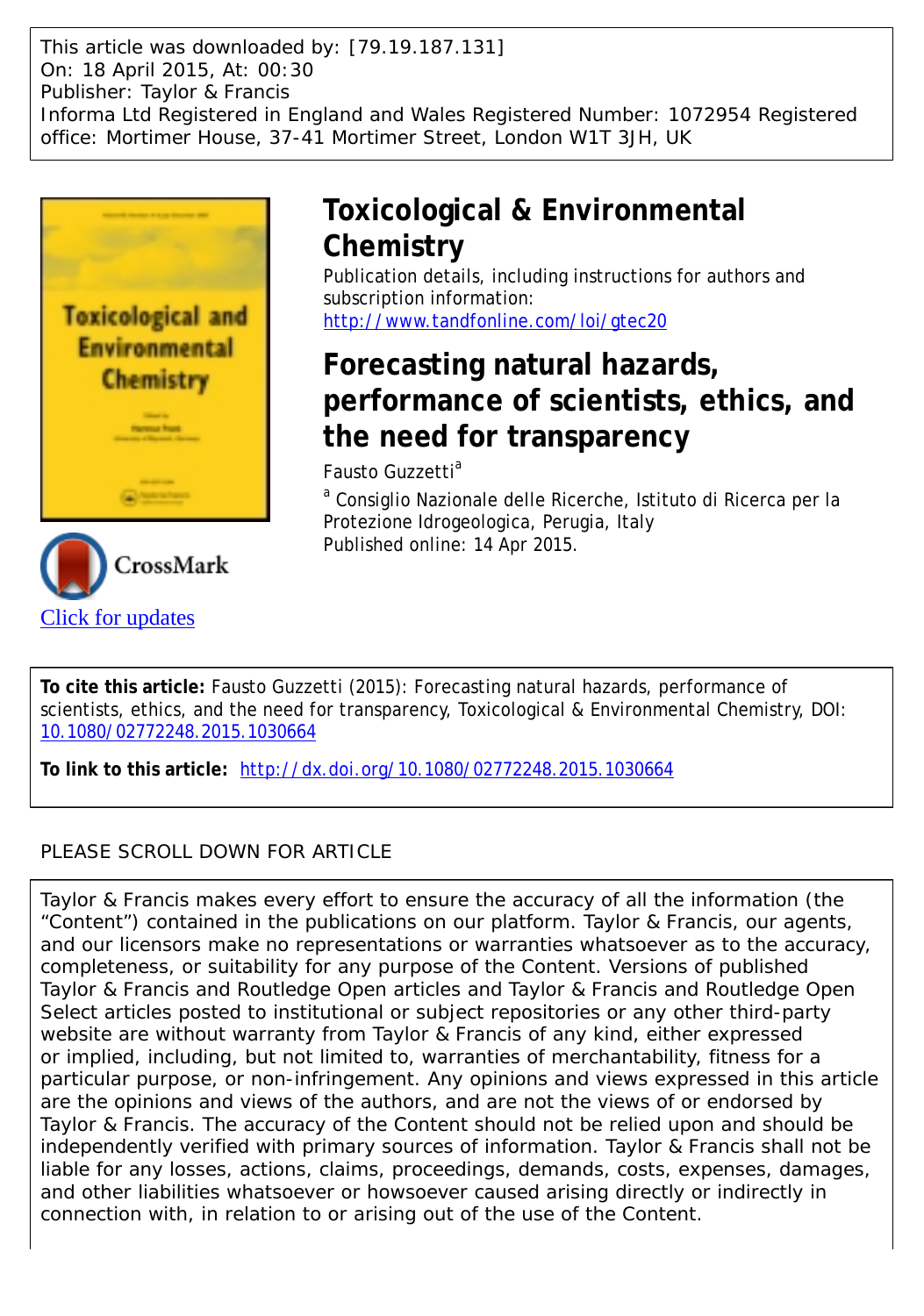This article may be used for research, teaching, and private study purposes. Terms & Conditions of access and use can be found at [http://www.tandfonline.com/page/terms](http://www.tandfonline.com/page/terms-and-conditions)[and-conditions](http://www.tandfonline.com/page/terms-and-conditions)

**It is essential that you check the license status of any given Open and Open Select article to confirm conditions of access and use.**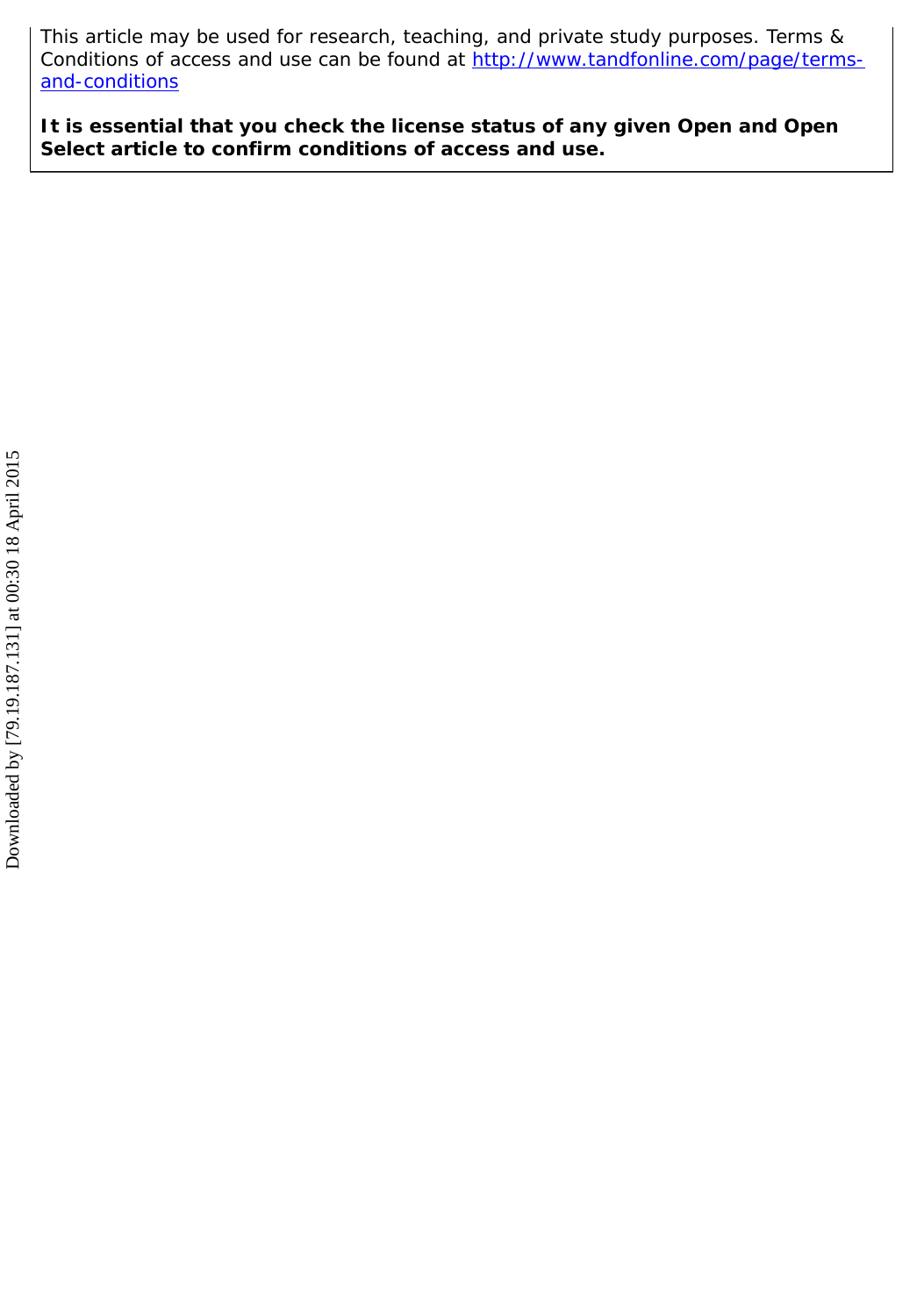

# Forecasting natural hazards, performance of scientists, ethics, and the need for transparency

Fausto Guzzetti <sup>®</sup>

Consiglio Nazionale delle Ricerche, Istituto di Ricerca per la Protezione Idrogeologica, Perugia, Italy

(Received 2 September 2014; accepted 14 March 2015)

Landslides are one of several natural hazards. As other natural hazards, landslides are difficult to predict, and their forecasts are uncertain. The uncertainty depends on the poor understanding of the phenomena that control the slope failures, and on the inherent complexity and chaotic nature of the landslides. This is similar to other natural hazards, including hurricanes, earthquakes, volcanic eruptions, floods, and droughts. Due to the severe impact of landslides on the population, the environment, and the economy, forecasting landslides is of scientific interest and of societal relevance, and scientists attempting to forecast landslides face known and new problems intrinsic to the multifaceted interactions between science, decision-making, and the society. The problems include deciding on the authority and reliability of individual scientists and groups of scientists, and evaluating the performances of individual scientists, research teams, and their institutions. Related problems lay in the increasing subordination of research scientists to politics and decision-makers, and in the conceptual and operational models currently used to organize and pay for research, based on apparently objective criteria and metrics, considering science as any other human endeavor, and favoring science that produces results of direct and immediate application. The paper argues that the consequences of these problems have not been considered fully.

Keywords: natural hazard; risk; landslide; forecast; predictability; accountability performance; ethics; transparency

#### Introduction

I am a geologist, and I work as a research scientist for the Italian Consiglio Nazionale *delle Ricerche*, the single largest research organization in Italy ( $CNR - www.cnr.it)$  $CNR - www.cnr.it)$ ). Our mission is to design, promote, and execute research in all fields of science, and to transfer and disseminate knowledge to foster scientific, technological, economic, and social development in Italy. My personal research interest is on natural hazards, chiefly landslides, a slippery field  $-$  in all senses  $-$  when it comes to predictions.

In this paper, I present ideas and considerations on problems that scientists face when attempting to predict natural hazards: landslides in my case. First, I examine the approaches commonly used by scientists to predict natural hazards (including landslides), outlying the conceptual limitations of the approaches. Next, I discuss the role of scientists as advisors of decision-makers, the supposed contrast between basic and applied science, and the possible subordination of science to politics and decision-making. This is followed by considerations on the lack of understanding of the societal role of scientists, and

<span id="page-2-0"></span><sup>\*</sup>Email: [F.Guzzetti@irpi.cnr.it](mailto:F.Guzzetti@irpi.cnr.it)

2015 The Author(s). Published by Taylor & Francis.

This is an Open Access article distributed under the terms of the Creative Commons Attribution-NonCommercial-NoDerivatives License (<http://creativecommons.org/licenses/by-nc-nd/4.0/>), which permits non-commercial re-use, distribution, and reproduction in any medium, provided the original work is properly cited, and is not altered, transformed, or built upon in any way.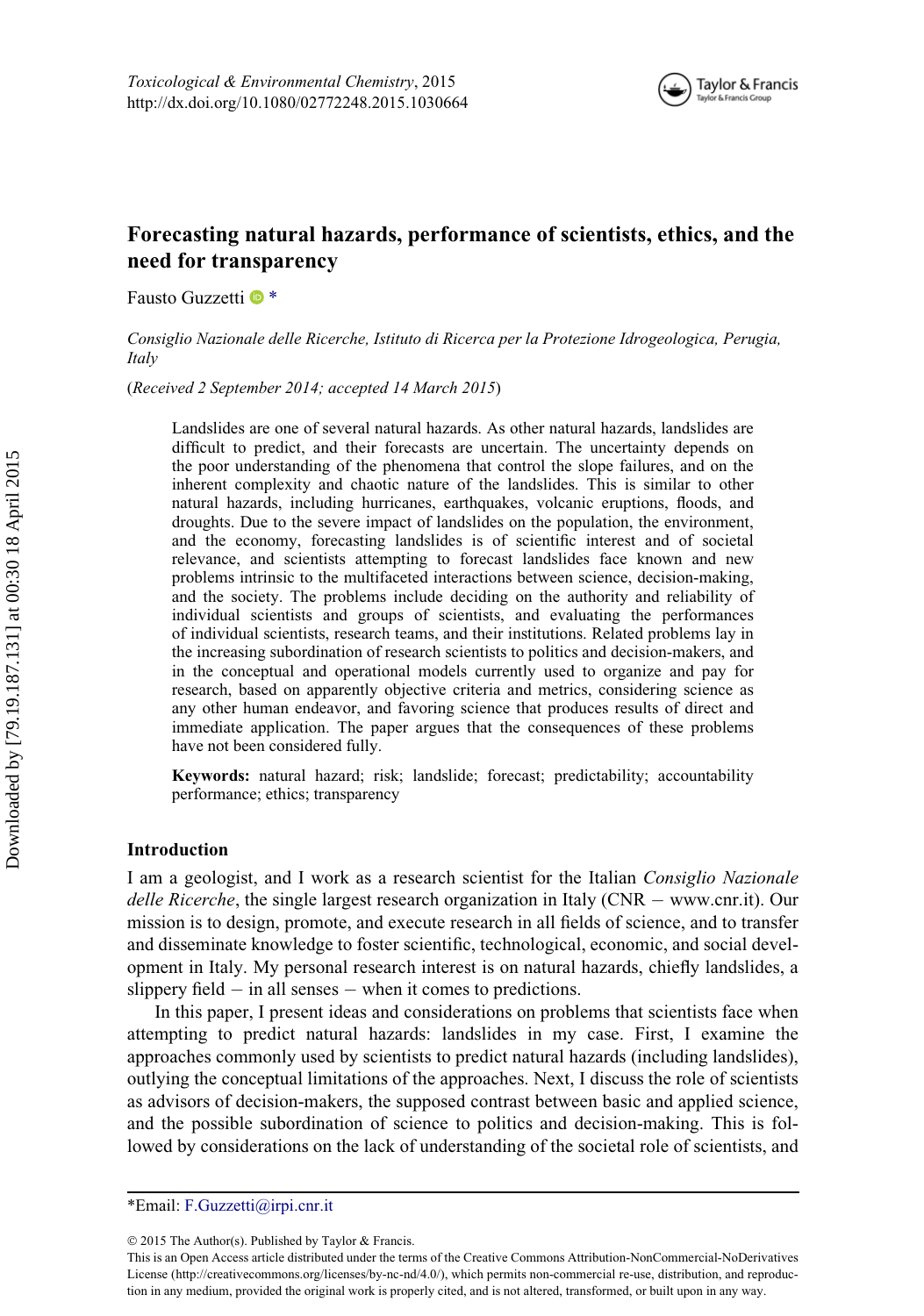the need for specific training on ethics in scientific research. Finally, I criticize current methods to evaluate the performance of scientists based on infometrics, and I call for improved transparency of the science evaluation systems.

The ideas expressed in the paper are personal and subjective. They result from 30 years of work spent detecting, mapping, and predicting landslides, and attempting to ascertain landslide risk. I shaped my ideas executing research to improve the ability of the Italian civil protection system to cope with landslides, a widespread and frequent hazard with significant human and economic consequences in Italy (Guzzetti [2000;](#page-16-0) Guzzetti and Tonelli [2004;](#page-16-1) Guzzetti et al. [2014;](#page-16-2) Salvati et al. [2010,](#page-17-0) [2014\)](#page-17-1). The Italian (local) perspective has conditioned my thoughts, but I hope that my other activities, including being president of the Natural Hazards division of the European Geosciences Union (EGU [www.egu.eu](http://www.egu.eu)) between 2002 and 2006, and an editor of the journal Natural Hazards and Earth System Sciences, have helped me retaining a broader perspective. Finally, my interest in the philosophy of science and in the societal role of scientists has influenced the ideas expressed in the paper, which were first written in a shorter paper published in the Italian magazine Ecoscienza (Guzzetti [2013\)](#page-16-3).

## Landslides and their prediction

The paper deals with the prediction of landslides and their consequences. But what is a landslide? A landslide is the movement of a mass of earth, debris, or rock down a slope, under the influence of gravity (Cruden and Varnes [1996](#page-16-4); Hungr, Leroueil, and Picarelli [2013](#page-17-2)) [\(Figure 1](#page-3-0)). The definition is clear and simple, apparently. Reality is different, and landslides are complex and diverse phenomena (Guzzetti et al. [2012](#page-16-5)). Landslides can fall,

<span id="page-3-0"></span>

Figure 1. Landslide types: (A) rock fall, (B) topple, (C) lateral spread, (D) rotational slide, (E) translational slide, and (F) flow. Modified after Varnes ([1978](#page-18-0)) and Cruden and Varnes ([1996\)](#page-16-4).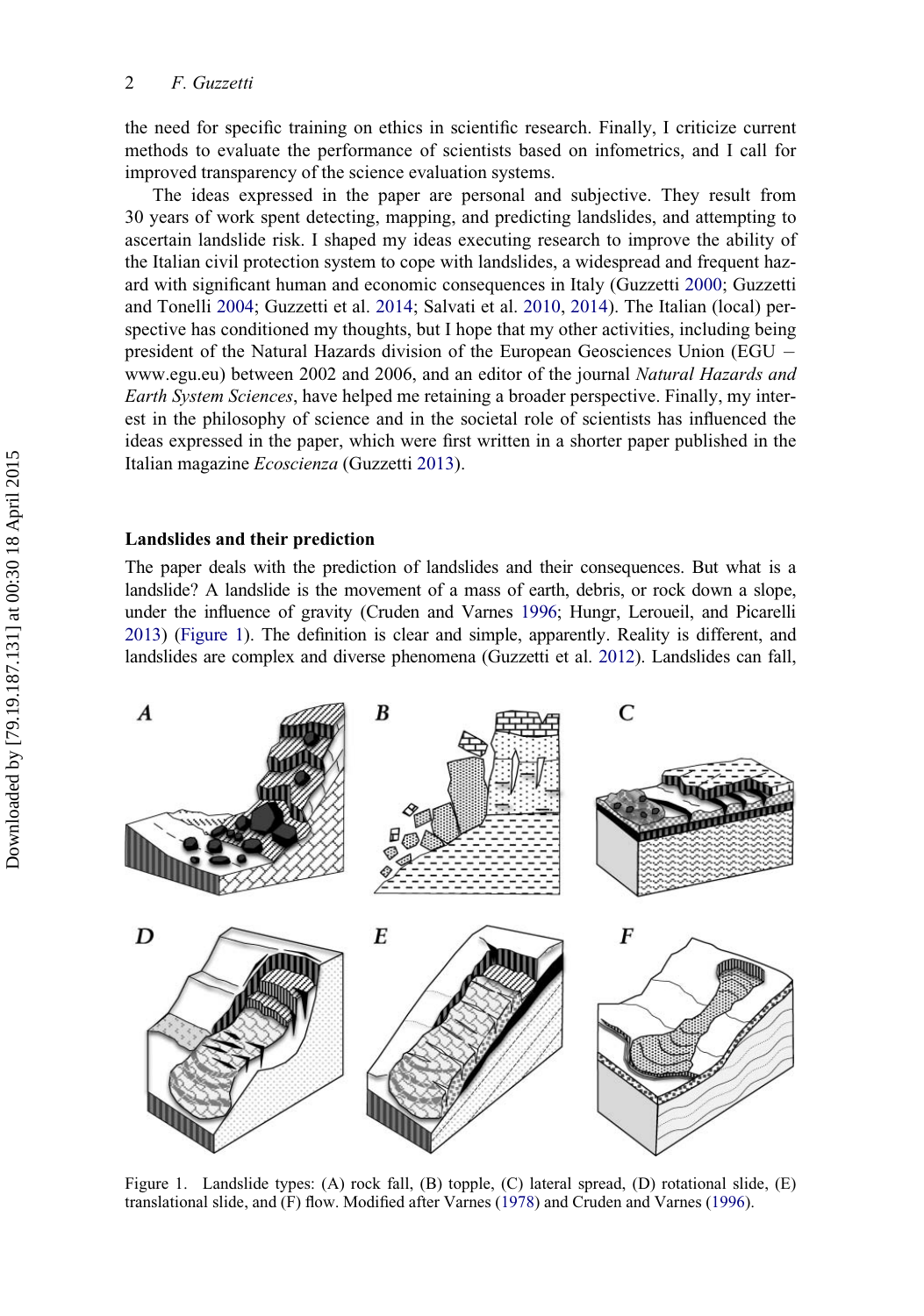topple, slide, and flow, and many landslides exhibit a combination of these simple types of movements (Hungr, Leroueil, and Picarelli [2013](#page-17-2)), at the same time or through the lifetime of a landslide that spans the range from a few seconds (e.g., in the case of a rock fall) to several thousand years. The area and volume of most terrestrial landslides are in the ranges  $10^0 < A_L < 10^8$  m<sup>2</sup> and  $10^{-4} < V_L < 10^{11}$  m<sup>3</sup>, respectively (Brunetti, Guzzetti, and Rossi [2009](#page-16-6); Guzzetti et al. [2009](#page-16-7)). The Naschitti landslide, in New Mexico, USA, extends for  $A_{\text{L}} = 4 \times 10^8 \text{ m}^2$ , with an estimated volume  $V_{\text{L}} = 612 \times 10^{11} \text{ m}^3$  (Guzzetti et al. [2012\)](#page-16-5), and the Saidmarech or Kabir Kuh landslide in Iran - possibly the largest known sub-aerial terrestrial landslide – extends for  $A_L = 2 \times 10^{11} \text{ m}^2$ . Submarine landslides are generally larger than the terrestrial failures, in the ranges  $10^4 < A_L < 10^{11}$  m<sup>2</sup> and  $10^2 < V_L < 10^{12}$ m<sup>3</sup> (Haflidason et al. [2004;](#page-17-3) Guzzetti et al. [2009](#page-16-6); Brunetti, Guzzetti and Rossi 2009). Different natural triggers and human actions cause landslides (Guzzetti et al. [2009](#page-16-7), [2012\)](#page-16-5). The main natural triggers are intense or prolonged rainfall, rapid snowmelt, earthquakes, volcanic activity, and freeze-thaw cycles. Human causes of landslides include excavations, overloading, construction works, leakage from water or sewage lines, irrigation, deforestation, and traffic. On Earth, a natural trigger can result in a single landslide (or no landslides at all), or in tens or even hundreds of thousands of landslides in periods ranging from a few seconds to a few days. Landslides are not limited to the Earth, and were found on planets and moons (Lucchitta [1978;](#page-17-4) Lucchitta [1981;](#page-17-5) McEwen [1989;](#page-17-6) Quantin et al. [2004;](#page-17-7) Brunetti et al. [2014](#page-16-8)). Despite the simple definition, landslides are diversified and complex phenomena. The complexity and variability of the landslides make it difficult to predict landslides, their single and collective properties, and  $-$  most important for their societal consequences – the impact of landslides on vulnerable elements, including the population.

## Predicting natural hazards

Scientists attempt to predict natural hazards (including landslides) and their consequences using a variety of approaches, methods, techniques, and tools, which  $-$  to some extent  $$ depend on the type of the hazard and the information available for the prediction. Despite the differences, all the approaches can be loosely grouped into two broad categories: theoretic (mechanistic, deterministic, physically based, "hard") and empirical (statistical, functional, "soft") approaches. In very general terms, all natural phenomena, including natural hazards, can be classified based on their level of predictability (Prigogine and Stengers [1979](#page-17-8); Prigogine [1996](#page-17-9); Taleb [2007;](#page-18-1) Stein and Stein [2014\)](#page-18-2). The motion of a bullet, pendulum, or planet exhibits comparatively little uncertainty, and can be predicted accurately in space and time using models expressed by simple mathematical equations ([Figure 2\)](#page-5-0). These natural phenomena share another important characteristic. Their physical behavior can be inferred from repeated observations. For these phenomena, time series and records of past events are important to determine the physical laws that control the phenomena, and for predicting future occurrences.

Other natural phenomena, including geophysical (e.g., earthquakes), meteorological (e.g., hurricanes, rainfall), and geomorphological (e.g., landslides, floods, erosion) phenomena that constantly shape the surface of the Earth (but also biological, ecological, and economic phenomena), are characterized by low predictability (which is different from unpredictability) (Stein and Stein [2014](#page-18-2)) ([Figure 2](#page-5-0)). These phenomena are typically chaotic, and their low predictability originates in their unstable nature that can evolve catastrophically (Bak, Tang, and Wiesenfeld [1987,](#page-15-0) [1988](#page-15-1); Rundle, Turcotte, and Klein [1996;](#page-17-10) Turcotte [1997](#page-18-3)). For these phenomena, repeated observations may not help much in the prediction of future events (Taleb [2009](#page-18-4); Blöschl and Montanari [2010](#page-16-9)), particularly when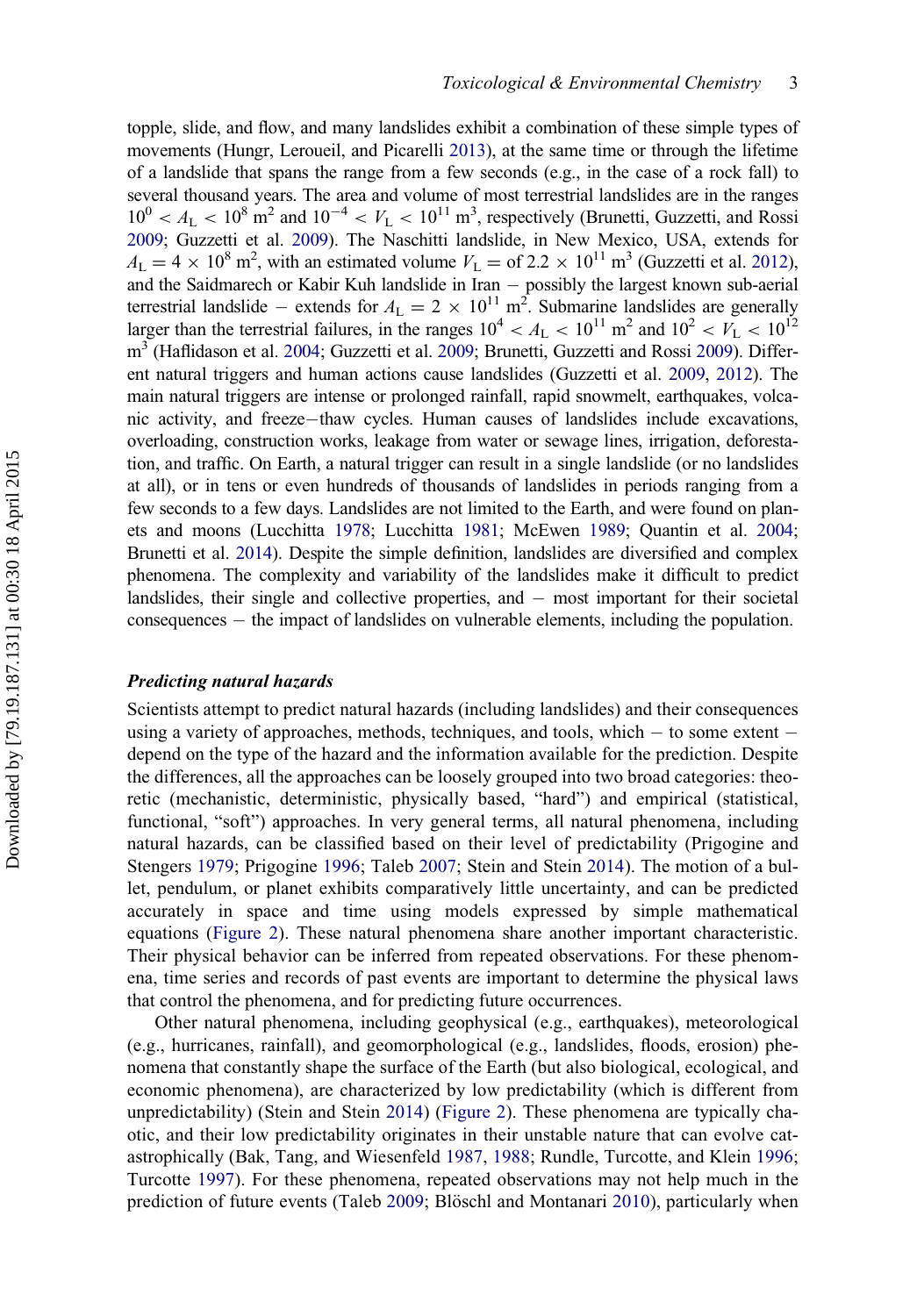<span id="page-5-0"></span>

Figure 2. Natural phenomena and their predictability: (A) trajectory of a bullet, (B) pendulum, (C) orbit of a planet, (D) intense rainfall, (E) earthquake, and (F) volcanic activity. Left column depicts phenomena characterized by high predictability, and right column depicts phenomena characterized by low predictability.

the future events are outside the range covered by the past observations. Many geophysical, meteorological, and geomorphological phenomena exhibit distinct nonlinear behaviors revealed by their "heavy-tailed" statistics (Rundle, Turcotte, and Klein [1996;](#page-17-10) Turcotte [1995,](#page-18-5) [1997\)](#page-18-3). This complicates further the possibility of using past occurrences to predict future events.

It must be stressed that attempting to forecast a natural phenomenon (including landslides) with limited or incomplete information or knowledge is not only inherently difficult, but it may prove dangerous (Prigogine and Stengers [1979;](#page-17-8) Prigogine [1996;](#page-17-9) Fenton [2011;](#page-16-10) Nosengo [2012\)](#page-17-11).

## Predicting landslides

If addressed in mechanistic terms, the problem of the prediction of a landslide is relatively simple, or so it may appear. A block that slides along an inclined plane controlled by friction (Skempton [1948;](#page-18-6) Taylor [1948;](#page-18-7) Janbu [1954;](#page-17-12) Hoek and Bray [1977](#page-17-13)), or a point mass that falls and bounces along parabolic trajectories until it rests when all the energy is lost in impacts (Guzzetti et al. [2002\)](#page-16-11), are reasonable representations of landslides ([Figure 3\)](#page-6-0). Both representations are relatively simple to model using basic physics principles, and a number of numerical models and software exist that can be used to predict the behavior of single landslides, or of unstable slopes (Guzzetti et al. [2002;](#page-16-11) Wyllie and Mah [2005](#page-18-8)).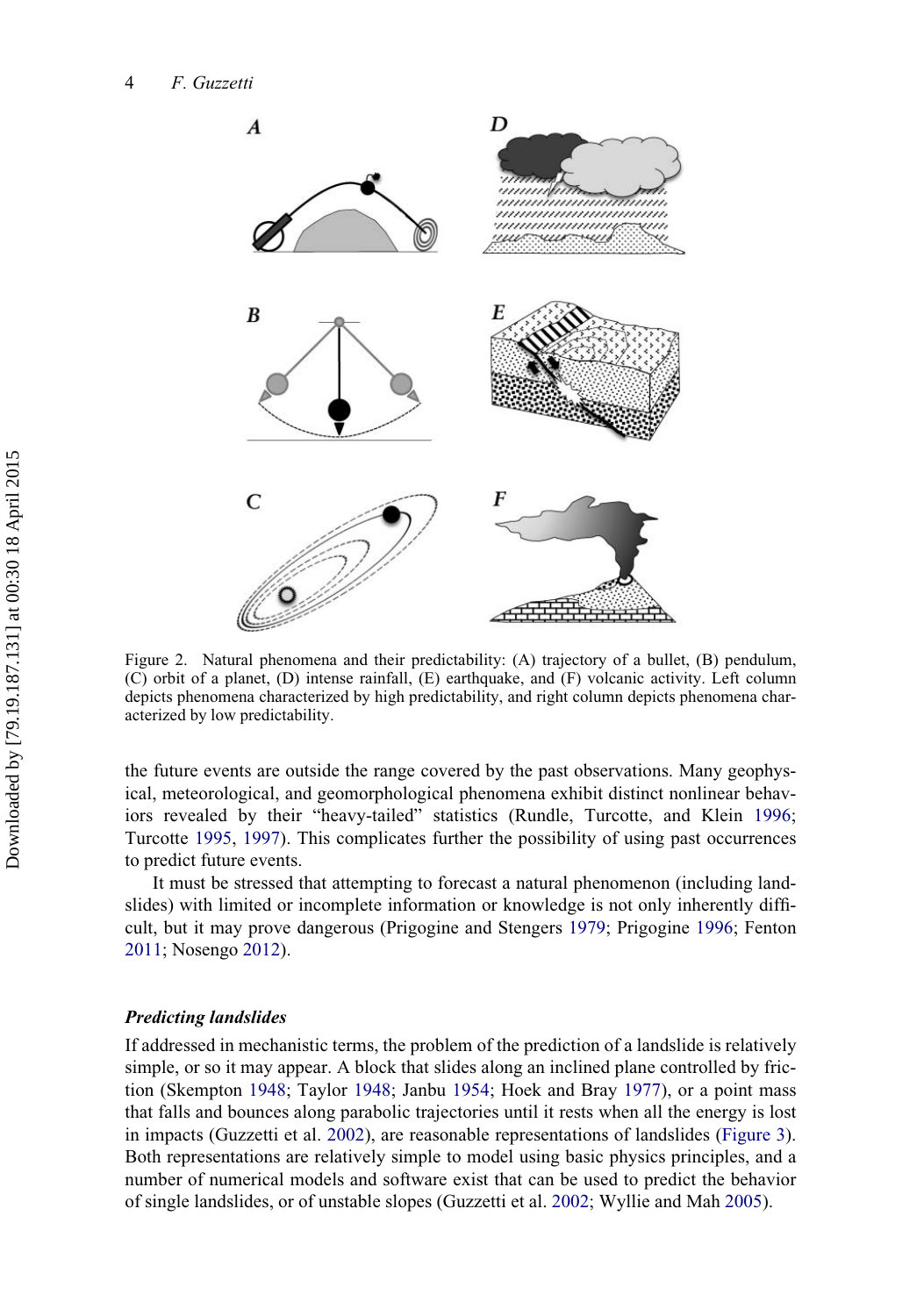<span id="page-6-0"></span>

Figure 3. Simple but realistic representations of landslides: (A) a block that slides along an inclined plane is a good representation of a slide; (B) a point mass that falls and bounces along parabolic trajectories until all the energy is lost in impacts is a good representation of a rock fall, a particularly harmful type of landslide.

However, a pure mechanistic approach does not take us far, particularly when attempting to predict populations of landslides or the behavior of multiple unstable slopes over large areas (Alvioli et al. [2014;](#page-15-2) Raia et al. [2014;](#page-17-14) Mergili et al. [2014](#page-17-15)). This is because real landslides are more complex than their representation in the adopted physically based models, and because for most landslides, we do not know with sufficient accuracy (or we ignore completely) the geometrical and mechanical parameters that control the instabilities, from their points of failure to those of arrest. The behavior of a boulder falling from a cliff is impossible to predict "exactly" after just a few bounces, and rock falls are an example of a simple mechanical system whose behavior cannot be predicted even if the initial conditions and the driving force (i.e., gravity) are known (Guzzetti et al. [2002\)](#page-16-11). To a reader unfamiliar with landslides, it may seem odd, but for most of the very many landslides in a typical landscape (Trigila, Iadanza, and Spizzichino [\[2010](#page-18-9)] have mapped more than 450,000 landslides in Italy, an average density of 1.5 landslides per square kilometer), we do not know the geometry, i.e., the extent, depth, and shape of the sliding surface, the volume of the instability, and the time or period of failure. For most landslides caused by rainfall or rapid snowmelt, we ignore the amount of water that has infiltrated into the ground causing the slope to fail (Guzzetti et al. [2007\)](#page-16-12). This limits greatly our ability to predict landslides using the deterministic approach.

As for other natural phenomena, when the mechanistic approach fails to provide good results (for whatever reason, including the lack of a theory, of adequate knowledge, or of sufficient information) scientists revert to "soft" approaches that typically analyze the existing empirical observations using numerical (statistical) correlation analysis methods. Through the analysis of empirical observations, statistics is used in the attempt to identify patterns or relationships that can then be used to make predictions. However, as pointed out, for example, by Dondi and Moser [\(2014](#page-16-13)) in this volume, correlation does not prove cause–effect evidence, necessarily. In a recent paper, Guangmeng and Jie ([2013\)](#page-16-14) have used satellite images showing "cloud anomalies" observed hours before an earthquake to "predict" three earthquakes in Bulgaria, Iran, and Italy. Unfortunately, the authors have failed to consider events for which similar "anomalies" were observed and earthquakes did not occur, and to demonstrate the cause-effect evidence needed for predictions,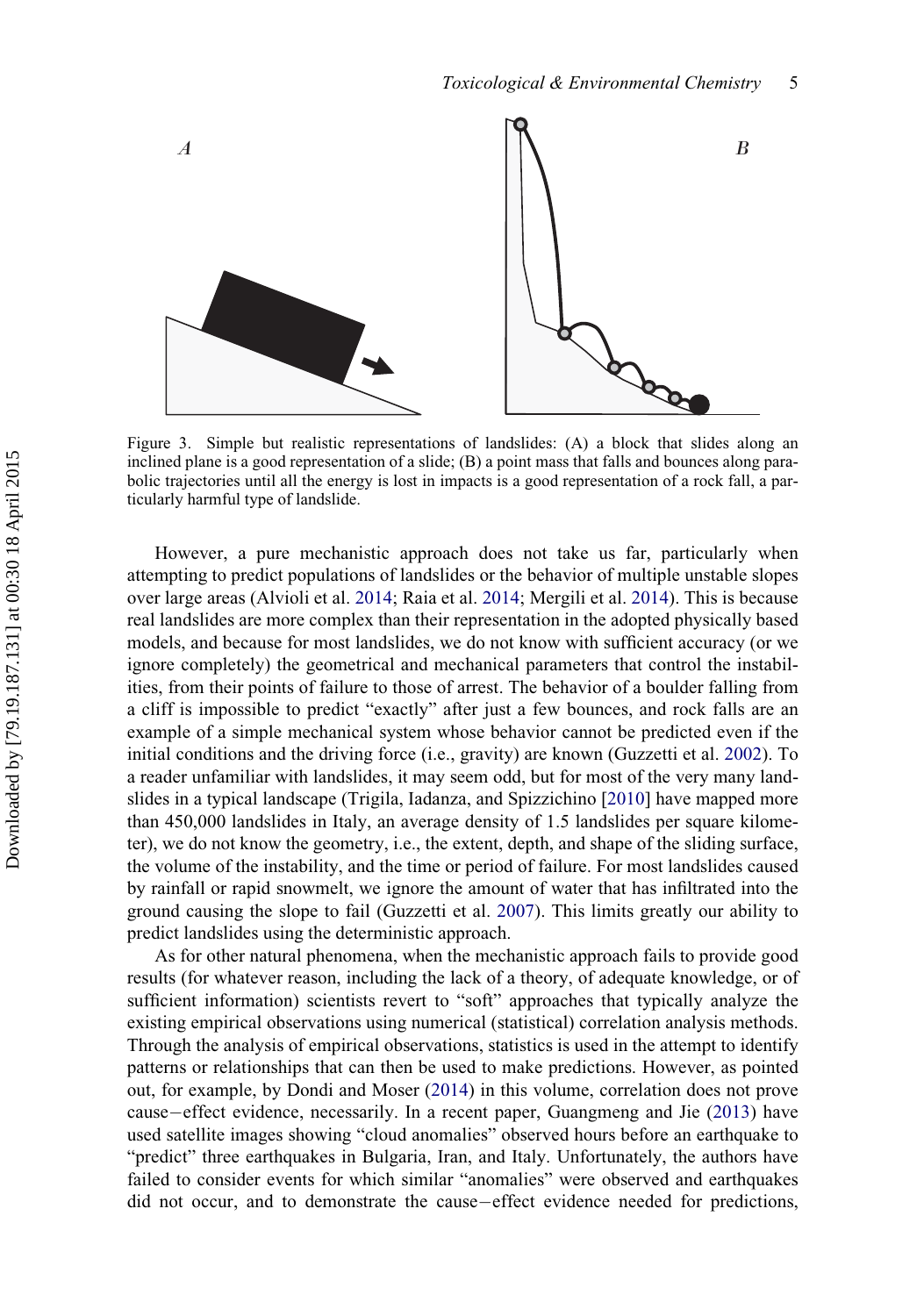something that was attempted by Harrison, Aplin, and Rycroft ([2014\)](#page-17-16). Lack of evidence of a cause—effect relationship obtained through statistical correlation of empirical data is a potentially significant limitation of "soft" approaches, and it should always be considered when attempting to predict future events based on the results of "soft" modeling approaches. Further, "soft" methods require proper understanding of statistics and probability, and a correct interpretation of the mathematical results (D'Agostini [2011;](#page-16-15) Fenton [2011\)](#page-16-10).

A benefit of statistical ("soft") models lays in the fact that they can measure the uncertainty associated with a predictive model, allowing to determining how much or how frequently a prediction is expected to be right or wrong. This can also be obtained with deterministic models, perturbing the initial conditions (e.g., like in ensemble forecasting, Leutbecher and Palmer [\[2008](#page-17-17)]) or by sampling randomly from known or inferred distributions of the parameters controlling the deterministic models (e.g., Raia et al. [2014;](#page-17-14) Mergili et al. [2014](#page-17-15)). The model uncertainty has different sources, including deficiencies in the model formulation, the approximate numerical methods used to solve the equations, and errors introduced using imperfect initial and other modeling conditions. Overall, this part of the uncertainty measures the lack of knowledge necessary for an accurate prediction. The uncertainty also measures the unpredictability of the phenomenon. Unpredictability and lack of knowledge are problematic to disentangle, and hard to communicate. The latter has many reasons, including the fact that scientists have to admit their lack of knowledge (i.e., ignorance) and cognitive limitations. Recognition of a (current) limit of science may be seen in contrast with the expectation that science can be used to predict all aspects of nature (Prigogine and Stengers [1979](#page-17-8)), including those related to natural hazards and their consequences. This may result in a loss of credibility by the general public. However, I maintain that there is an ethical duty to communicate the uncertainty associated to a prediction (Pozzati [2004](#page-17-18)). I further maintain that much work is needed to improve the ability of scientists (and science) to communicate their individual and collective ability (or inability, or the impossibility) to predict future hazardous events, and their consequences.

This is not an easy task, and it is complicated by the assortment and the sophistication of modern media, the increased demand of scientific information, and the inherent difficulty in communicating uncertain information. It is also unclear who should communicate, i.e., government (official) institutions, academic institutions, individual scientists, or independent organizations. The idea that only official (government) sources communicate reliable information may prove ineffective, particularly when the information is not delivered timely, and where other (independent) sources of information exist and are effective.

#### Scientists, decision-makers, and society

This brings me to the relationship between scientists, decision-makers, and the society; an old problem. Decision-makers, once represented by emperors, kings, and other monarchs, and today by presidents, prime ministers, ministers, legislators, governors, and policy and decision-makers, who decide and act on behalf of all of us, regardless of their rank and role have always sought the advice of scientists, and many scientists have advised decision-makers. Ludovico Sforza ("il Moro"), duke of Milano, asked Leonardo da Vinci to build for him machines, innovative weapons, and defensive structures. Isaac Newton served the British government as Warden and Master of the Royal Mint. The US President Franklin D. Roosevelt asked scientists of the caliber of Enrico Fermi, Richard P. Feynman, and J. Robert Oppenheimer to help the USA and its allies win World War II.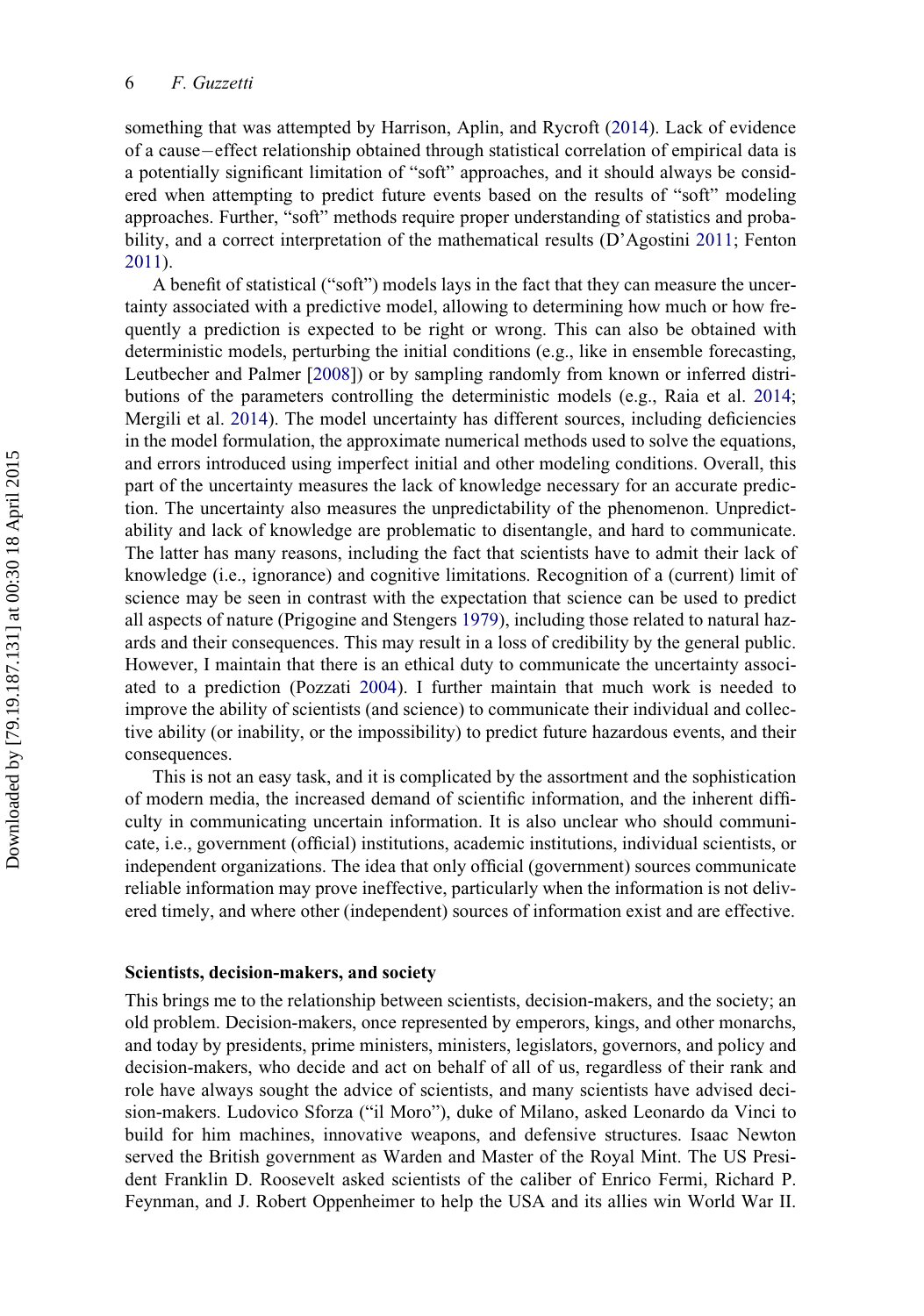He also asked Venner Bush, director of the wartime Office of Scientific Research and Development, "how the lessons that had been learned  $(\ldots)$  could be applied in the days of peace". Bush ([1945\)](#page-16-16) responded with the famous report "Science, the endless frontier". It is the rationale behind the saying "when the going gets tough, the toughs have to get going".

As a civil servant working for the largest research organization in Italy, I do not have a problem (moral, ethical, or else) with scientists working for, or advising decision-makers. I am convinced that science (and scientists) can be useful to decision-makers, and beneficial to the society. Otherwise, I would not have accepted to be part of the "Commissione Nazionale per la previsione e la prevenzione dei Grandi Rischi", a group of experts that collectively advise the Prime Minister and the Italian National Department for Civil Protection on natural and human-induced risks. However, I perceive a number of problems in the relationship between scientists, decision-makers, and the society. Some have always existed; others are new or were exacerbated recently (Sidle et al. [2013](#page-18-10); Bilotta, Milner, and Boyd [2014;](#page-16-17) Nursey-Bray et al. [2014\)](#page-17-19).

A first problem lays in the selection of who should advice the decision-makers. Ideally, decision-makers should seek for the "best" scientists in the pool. But who decides who is the "best", i.e., who is authoritative (influential) and who is not? The question is not trivial, particularly if one considers that often the problems for which scientists are asked for their advice are outside the fuzzy boundary of consolidated science, and require the scientists' "educated" or "informed" opinion. In the past, the difficult and uncertain selection was based (largely, if not entirely) on the cursus honorus of the scientist, i.e., on the results he/she had obtained in his/her career, demonstrated by the scientific work accomplished and the papers published, summarized in the CV. The opinion of the peers (i.e., the other scientists) was important to determine who was influential (authoritative) in a specific field, and who was not. The system was far from perfection, and established scientists could (and did) abuse of their authority. An example for all: Isaac Newton considered impossible, in face of contrary evidence, that the problem of determining the longitude at sea could be solved with (then) innovative mechanical clocks, a breakthrough in navigation (Sobel [1995\)](#page-18-11). Here, I maintain that the track record of a scientist is important (mandatory) but that his/her future record is unpredictable. The fact that a scientist has obtained significant results  $\sim$  or has made successful predictions  $\sim$  in the past is no guarantee that the same scientist will be right on the next prediction.

I feel that in the recent years the relevance of the cursus honorus (the track record) and the opinion of the peers have diminished, significantly. Others contribute to deciding who is authoritative (influential) in a specific field. Further, when a scientist is (or is considered to be) an authority in a field, it is easy to consider her/him an authority in (apparently) related fields. Thus, an (true) expert in climate can be considered an expert in meteorology, and even in the various impacts of intense rainfall including floods, flash floods, landslides, and erosion. This, in spite of the fact that climate and, say, landslides are different phenomena, investigated using rather different methods and techniques. But who are the "others" who decide on authoritative scientists? The media  $-$  and chiefly TV and the Web  $-$  play a significant role. With an increased number of laws regulating medical, environmental, ecological, civil protection, and other personal and collective safety issues, the legal responsibilities of individuals and organizations have increased, or have materialized where they did not existed before. The judiciary system (e.g., courts of laws, judges, prosecutors, lawyers) exploits science (and scientists) more than ever before (Fenton [2011\)](#page-16-10), and it is also (implicitly, and possibly unwillingly) contributing to the selection of influential scientists.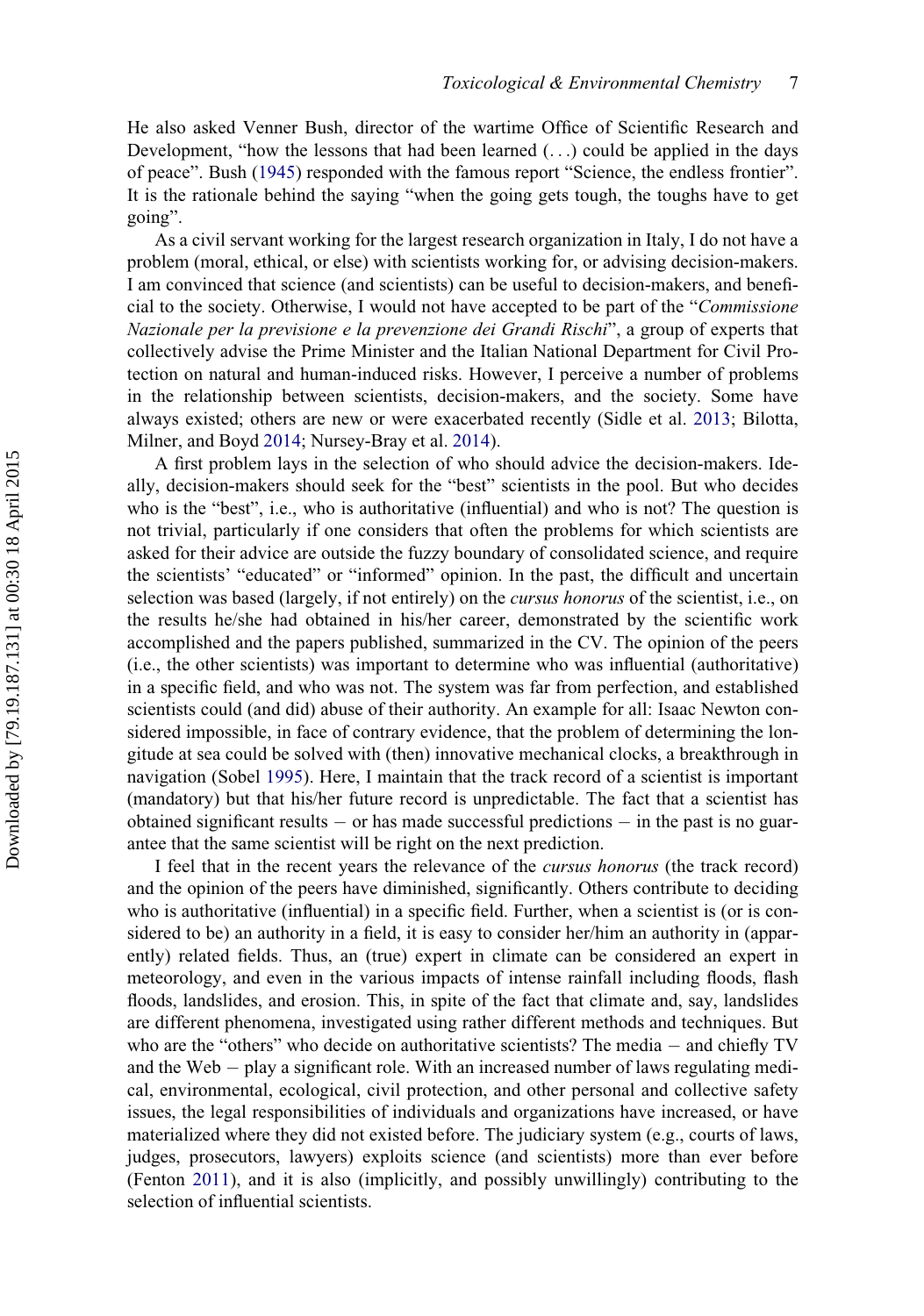Politicians and policy and decision-makers use the advice of scientists, and contribute to decide who is authoritative and, implicitly, who is not. The later can generate a (potentially dangerous) short circuit, with decision-makers selecting scientists that fit their needs and expectations, and scientists fulfilling the needs and the expectations of the decisionmakers. In Italy, many regional and even local administrations rely on experts working for local or nearby universities and research centers. However, it is unrealistic to think that in all the local universities and research centers, one can find leading experts and influential scientists. It is not sufficient to be employed by a university or a research center, or to publish in a scientific journal, to be an expert or an influential scientist. Further, there are excellent scientists employed by public, non-academic administrations and by private enterprises and businesses, who do not publish regularly in international journals. I maintain that universities and research centers, and the society as a whole, should acknowledge this evidence.

A second problem consists in the potential (or factual) increased subordination of scientists to policy and decision-makers. In my broad field of research (i.e., understanding and predicting natural hazards), the relationship between scientific knowledge and its exploitation by policy and decision-makers is changing, rapidly. On the one hand, more than ever before scientists are becoming advisors (or consultants) to decision-makers. A consultant serves the interests of the client, and when the "consultant" is a scientist and the "client" is a decision-maker, there is a subtle, but not negligible, risk that the scientist can lose the status of an independent and "free" scholar. On the other hand, decision-makers, and particularly elected officials, tend to lay the burden of hard and often unpleasant decisions on their advisors (i.e., the scientists). This is unfair and inadequate, because the roles and responsibilities of decision-makers and scientists are different. It is of paramount importance that scientists always perform their job of "advisors" to their "clients" adopting the highest possible standards and the best available knowledge. This will contribute to mitigate the problem, but will not resolve it, totally. Also, we should acknowledge that the highest standards and the best knowledge might not be accessible to all scientists, always and everywhere. This is known, for example, in the medical field.

I acknowledge that the different roles and responsibilities are often difficult (or even impossible) to separate. However, I maintain that a role of scientists in modern societies is also that of "whistle blowers" (Shrader-Frechette [2007;](#page-18-12) Benchekroun and Pierlot [2011\)](#page-16-18). In sports, referees and umpires blow the whistle or raise a flag when a fault is committed. Similarly, scientists should blow their whistles and raise their flags when policy and decision-makers do not act, or do not act properly, or effectively. This can prove useful to prevent and mitigate risks (Dondi and Moser [2014](#page-16-13)). In sports, good referees and umpires are the independent referees and umpires. The same is for science, and scientists must be independent to be good and respectable referees who blow the whistle only when it is necessary.

It is worth investigating the reasons for the changing balance between science and decision-making. I maintain that it is simplistic to blame politics and the decision-makers. Certainly, in Italy  $-$  as in other countries  $-$  politics has percolated deeply into the structure of the modern society. The niche of the society represented by scientists and their organizations, including universities and research institutes and centers, is no exception and the influence of politics on science has increased, undoubtedly. In Italy, the government appoints the presidents and the administration boards of all the major public research organizations, including the National Research Council (CNR). I am not arguing this is negative, necessarily. I notice that this top-down approach  $-$  that does not stop at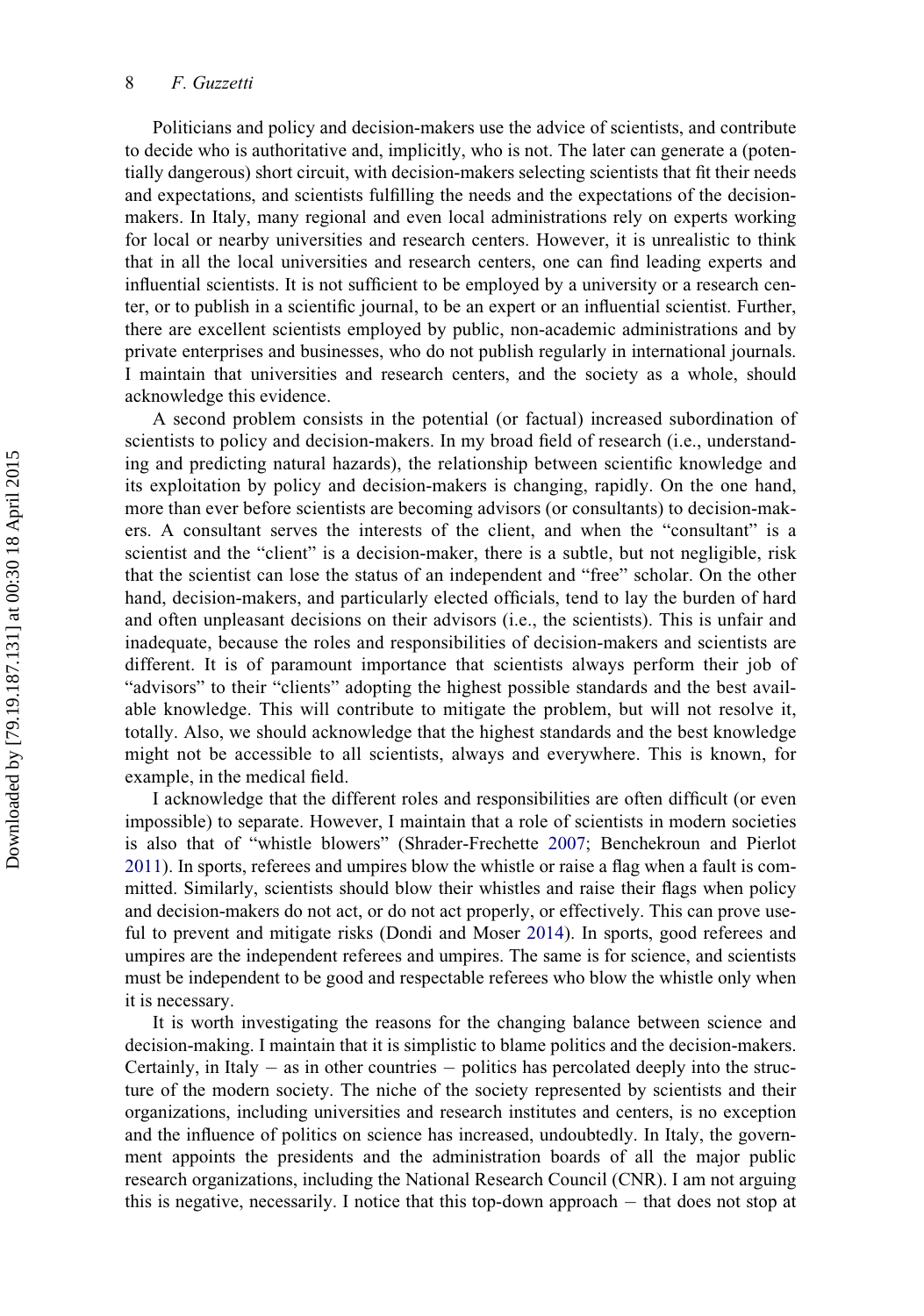the level of the presidents and the administration boards  $-$  is not balanced by bottom-up (e.g., "elected") counterweighs, that existed in the past and were eliminated.

I argue that others and more important reasons exist for the increased, and not necessarily all healthy, links between scientists, politics, and decision-makers. The first  $-$  and possibly the most important  $-$  is that to execute research one needs adequate resources (in other words "funding"), and politics and decision-makers control the public resources, entirely. Again, I am not arguing that this is negative, necessarily. What I want to point out is that how research is executed should not be decided by politics or the decision-makers, but by the scientists. On the other hand, scientists should not interfere directly on the adoption (or lack of adoption) of scientific findings and innovation by the policy and the decision-makers. I acknowledge that complete separation is difficult, but I maintain that in a healthy society, the roles of science (and scientists) and of politics (and decisionmakers) are  $-$  and should remain  $-$  different.

A measure of the changing balance between those who provide the resources (politics, decision-makers, funding agencies) and those who use (consume) the resources (the scientists) is  $a - not$  so novel anymore  $-$  paradigm (model) for the organization and the execution of research. Nowadays, (almost) all the funding is given to execute "committed" research, i.e., research (more or less) explicitly requested by a "costumer", e.g., a funding agency or an administration that has requested a specific "result". I call it "hired science", without any negative or diminutive implications. Research is now bounded by legal contracts (see, e.g., the Grant Agreements regulating the projects funded by the European Commission that, together with their annexes, explain in great detail what shall be produced (the "deliverables") and when (the "milestones")). Supposedly, advantages of this model to organize research include (1) an increased competition among scientists, who are stimulated by the need to obtaining resources (a consequence of the dreadful rule of "publish or perish"), (2) an improved evaluation of the results obtained ("accountability"), which are compared to the results expected (e.g., promised), and (3) a straightforward exploitation of the innovations obtained (if any). This organizational method illustrates the outspoken modern interest towards "useful" science, which generates results for immediate application, preferably with commercial implications. The European Horizon 2020 flagship research and innovation program (Council of the European Union [2013](#page-16-19)) is framed around this paradigm. I maintain that scientists share the responsibility for the adoption of this paradigm. Scientists have often used significant resources without control, and not providing reasonable results and feedbacks. This was bad. Also, scientists have contributed  $\overline{\phantom{a}}$  in various ways  $\overline{\phantom{a}}$  to conceiving and implementing the paradigm, allegedly in an attempt to improve their accountability. I acknowledge the importance of accountability, but I am not convinced this is a way to obtain it.

I see a number of drawbacks arising from the implementation of the described (and prescribed) method of organizing and funding science. The interest of scientists to collaborate has decreased significantly. Individual scientists, research teams, and even research organizations pool together to compete for (and participate in) projects to obtain resources (i.e., to get funded), and not for a driving (and healthy) interest in the collaboration with their peers. This is exemplified by the increasing number of scientists from the same team or laboratory that participate to competing proposals in response to the same call, with the sole scope of getting the grant. For many scientists, the main scope is getting the grant, and not doing the research. This attitude, justified by the shortage of resources (compared to the number of scientists), has another drawback. An increasing number of research groups  $-$  and even of individual scientists  $-$  pretend (or attempt) to be knowledgeable and experienced in fields for which they are not. Every competing group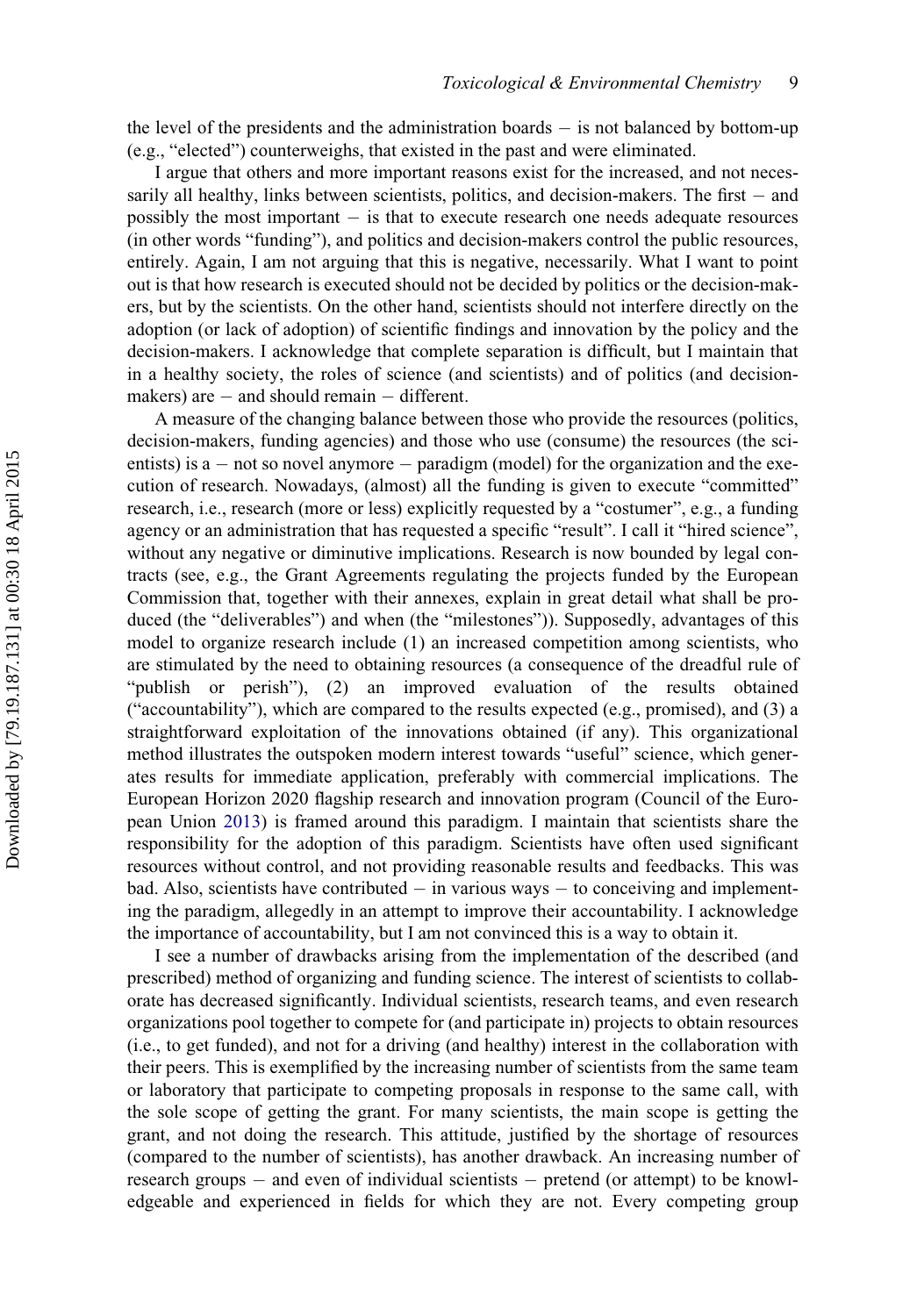attempts to have all expertizes internally, reducing the needs for collaborations, and contributing to generate a self-referenced system.

The obsessive need to demonstrate the ability to obtain quick results has increased the tendency to produce results which are minor, marginal, and repetitive (Errami and Garner [2008\)](#page-16-20), and of (almost) exclusive interest to the "client" of the specific research. There is also a propensity to overestimate (and overemphasize) the relevance and the applicability of the results obtained. A related problem is a tendency to ignore (unwillingly) or to hide (voluntarily) the problems encountered during a research, the workarounds adopted, the limitations of the results obtained, and the uncertainties inherent in any scientific endeavor. I maintain that the medium- to long-term consequences of these drawbacks have not been considered sufficiently. A consequence that is becoming manifest is the increasing lack of proper scientific discussion. The peer review systems that lays at the base of the self-evaluation of the quality of science is becoming less effective, with an increasing number of papers with wrong or irrelevant results published in peer-reviewed journals.

#### Basic or applied science?

This brings me to the  $-$  presumed or concrete  $-$  contrast between basic (i.e., theoretic, fundamental) and applied (i.e., problem solving, hired) science. I acknowledge that differences exist between basic and applied science. Applied science cannot exist (or does not have much sense) if it does not rely on theoretic principles discovered by fundamental science. Applied science can also serve as a stimulus for basic science (for landslide studies, see, e.g., Picarelli [[2009](#page-17-20)]). Differences exist (or emerge) in the missions of the institutions that perform science. In many countries, the mission of universities is focusing on basic (fundamental) research (in addition to education), and the mission of research councils (including the Italian CNR) and of national institutes and centers is concentrating on applied science (in addition to transfer and exploitation of knowledge for the common societal and economic benefit). Despite these differences, I maintain that in the modern world the distinction between basic and applied science is irrelevant, and the sole relevant difference is between good and poor science. This is not a popular opinion, today.

The common opinion  $-$  particularly among decision-makers and funding organizations  $-$  is that "good" science is "useful" science. I have nothing against applied science (quite the contrary), and I welcome efforts to exploit scientific results and technological innovations for practical purposes. I also welcome educational activities and outreach efforts that help bring science "out of the labs". As I wrote before, I am firmly convinced that science can be useful and beneficial to the society. What I am noticing is that in my country  $-$  and in others too  $-$  decision-makers, including the highest levels of governments, are unable to ask scientists difficult questions relevant to the society. They are tailing the new discoveries and innovations, rather than stimulating the scientific community with challenging questions that may (and will) result in new discoveries and advancements. This is different from the approach followed, for example, by the UK government in 1714 when it offered the "Longitude Prize" for anyone who could find a practical solution for the precise determination of longitude at sea (Sobel [1995](#page-18-11)), a challenging problem for navigation at the time. The approach of challenging scientists with hard problems is well exemplified by the speech given by the American President John F. Kennedy at the Rice University, in Houston, TX, on 12 September 1962. To endorse the new space program, Kennedy said, passionately: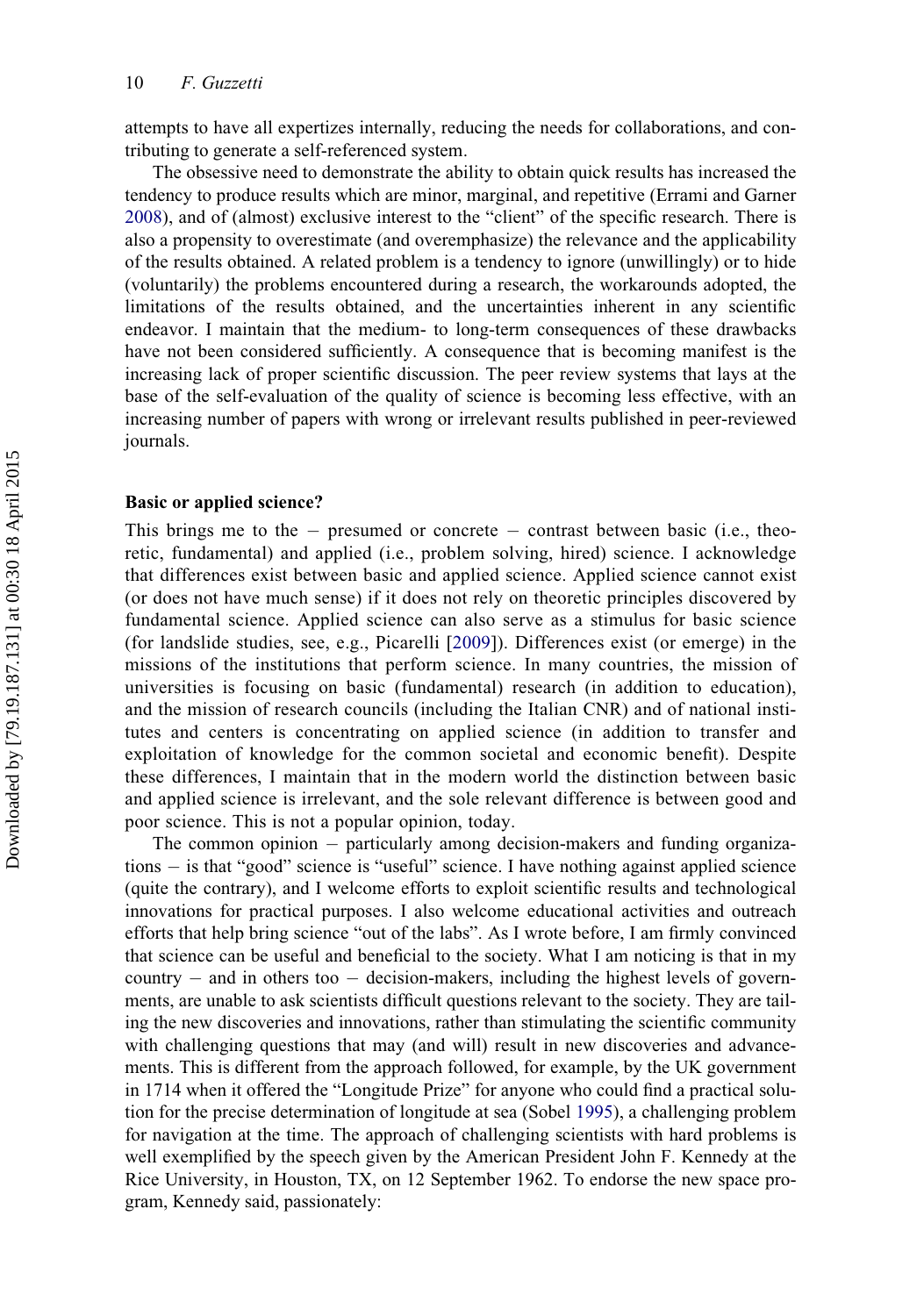We choose to go to the Moon in this decade and do the other things, not because they are easy, but because they are hard, because that goal will serve to organize and measure the best of our energies and skills, because that challenge is one that we are willing to accept, one we are unwilling to postpone, and one which we intend to win, and the others too.

The driving idea is that research fosters economic growth. I share this idea, deeply, but I maintain that the link between science and economic growth is complex and not linear. Today, science is considered as any other venture. I respect entrepreneurs, for their ability to produce innovation, for their willingness to take chances, and for their vision and wisdom. I am happy when a new product or service makes my life better, or easier. However, I do not think that scientists should be (or attempt to be) entrepreneurs, necessarily. I maintain that there is more to science than venture, and that considering science as any other endeavor may not be such a good idea.

With some exception (e.g., Rees [2014\)](#page-17-21), it is self-evident that today politics and decision-making react to, and do not anticipate the ongoing or the expected societal, economical, and environmental changes (and challenges). It is perhaps less evident that this is happening in science as well. I will give an Italian example. Italy is exposed to most (if not all) natural hazards, and is the country in Europe with the largest number of human consequences produced by natural hazards. In the  $64$ -year period,  $1950-2013$ , more than 7000 people have died, went missing, or were injured by landslides and floods alone. In the same period, the number of evacuated or homeless people due to geo-hydrological hazards exceeded 700,000 (Guzzetti, Stark, and Salvati [2005](#page-16-21); Salvati et al. [2010](#page-17-0), [2014\)](#page-17-1). Between 1944 and 2012, the direct economic damage caused by all natural hazards in Italy was estimated to exceed  $\epsilon$ 240 billion (2011), a yearly average of  $\epsilon$ 3.5 billion. Landslides and floods accounted for  $25\%$  of the total, i.e.,  $661.5$  billion (2011) (ANCE-CRESME [2012](#page-15-3)). With significant uncertainties (Guzzetti et al. [2014\)](#page-16-2), the figures are increasing, and measure the societal and economic problem posed by natural hazards, and geo-hydrological hazards, in particular, in Italy. Despite the problem being manifest, Italy does not have a scientific program on natural hazards, their consequences, and for the design of sustainable mitigation and adaptation strategies. There is no coordination of the research activities on natural hazards. The government National Research Program  $2014 - 2020$  ignores natural hazards and their societal and economic consequences. The government has announced an investment of  $E2$  billion to mitigate geo-hydrological hazards. This unique effort will be conducted without any scientific support. This is not a matter of basic vs. applied science, or of good vs. poor science. This is evidence that politics and decision-making in Italy are shortsighted, and not interested in exploiting science and its potential contribution to the society. The general public should be aware of this shortsightedness. I maintain that in Italy a shift in paradigm is necessary to bring science at the core of the solution of the problems posed by natural hazards and their associated risk.

## A matter of speed and ethics

Information is more abundant today than in any other period. Abundant information contributes to democracy, because informed decisions are more conscious and, in general, better decisions. Not only information is more abundant, it also circulates faster. Almost everything is faster today than it was in the past, and scientific research is no exception. I take 1991 as the year to mark a significant change in pace. In 1991, the European Organization for Nuclear Research  $-$  CERN  $-$  announced the World Wide Web, and today it is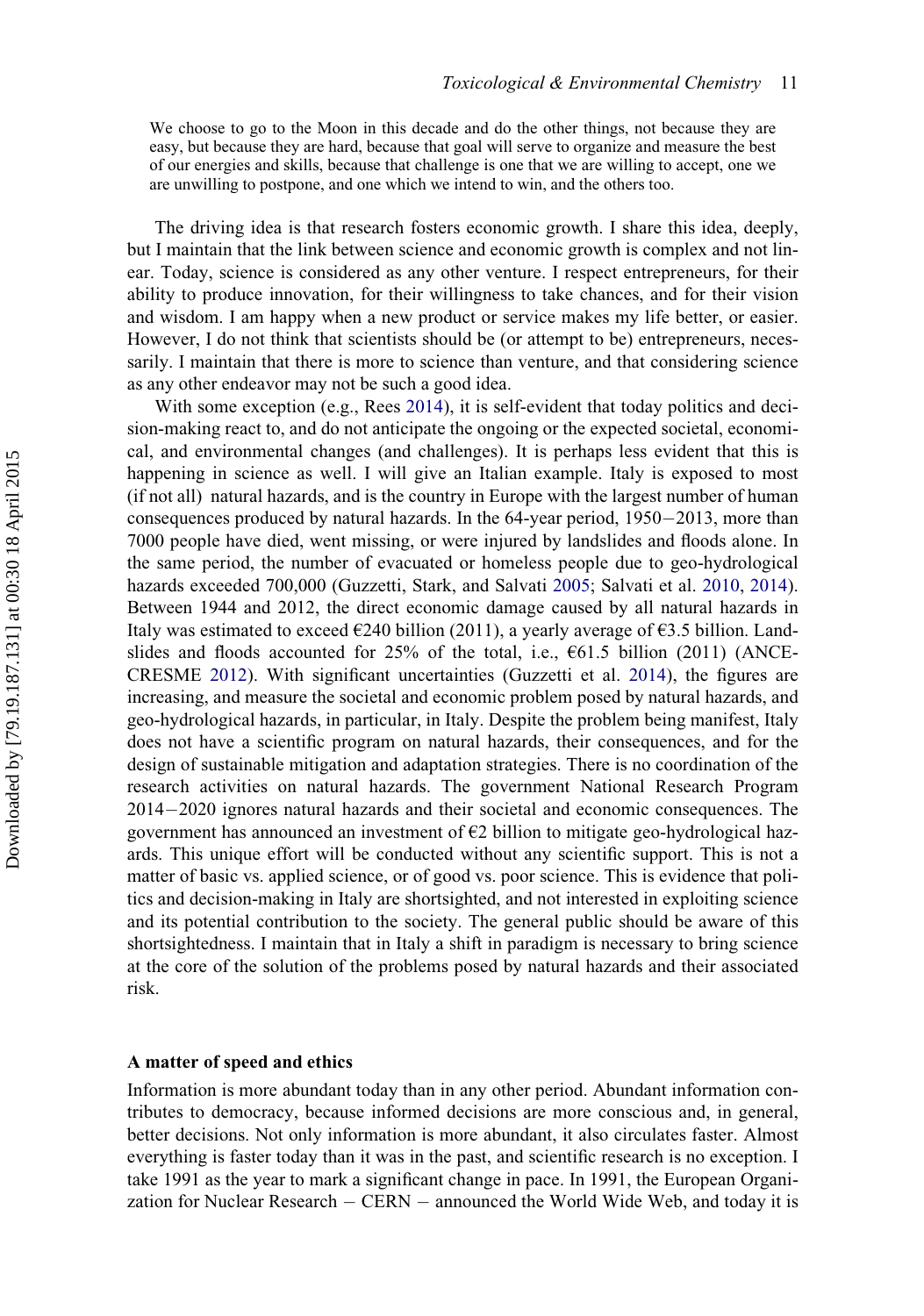(nearly) impossible to execute relevant research disconnected from the Internet. The Internet gives individual scientists and research groups fast and constant access to the existing knowledge and new information (e.g., through publications, conference proceedings, web seminars). Scientists receive through the net new data to analyze, and they process vast amount of data using innovative network technologies (e.g., grid and cloud technologies, search engines). Once obtained, scientists publish their results on the Internet that disseminates the new findings quickly and effectively.

Although research goes fast, it still proceeds slower than desired. The medical and the pharmaceutical fields are good examples. Progress is made virtually every day in these fields, but not fast enough to fulfill the needs and expectations of individuals and the general public, which are growing at a faster pace. Despite the efforts and the resources invested, in many fields of medicine, progress remains slow and an increasing number of people turn to untested and unreliable treatments. Lack of ethics and of full understanding of the societal role and responsibility of science and scientists (Shrader-Frechette [1994\)](#page-17-22), and poor understanding of how science works, chiefly by the media and the general public, favor the sprouting of "miraculous" solutions. There is increasing impatience for "fast" scientific results, not considering that the inability (or the impossibility) to obtain immediate results does not mean that scientists are inadequate or unable, necessarily. Reality is different, and sufficient time is required to design and execute experiments, to verify results, and to falsify the proposed models and theories. The (apparent) slowness of science contrasts with the inclination of the "customers" (including the general public) who are unwilling to wait, or to postpone the adoption of results that were not peer reviewed or validated or, even worse, failed to pass proper scientific validation. The issue is manifest in the medical and the pharmaceutical fields, but it can  $-$  and will  $-$  touch other fields of science, including those related to the prediction of natural and environmental hazards and their consequences.

Many geoscientists are unaware of the role, and of the societal and ethical consequences of their work (Shrader-Frechette [1994;](#page-17-22) Wyss and Peppoloni [2014](#page-18-13)). This is largely due to a lack of education and specific training, more than the absence of interest. Training in philosophy, and on the ethical problems faced by geoscientists, and scientists in general, should be introduced as part of all university courses. Research institutes and professional organizations should adopt ethical codes. Matteucci et al. [\(2012](#page-17-23)) have proposed for geologists an oath similar to the "Hippocratic Oath" that binds medical doctors to a code of ethics. The full content and exact scopes of an ethical code for geoscientists are a matter of discussion (Wyss and Peppoloni [2014\)](#page-18-13), but the design and the acceptance of a shared code of ethics may (1) promote the social responsibility of geologists as scientists and professionals, (2) increase the awareness for the expectations and needs of citizens, decision-makers, and the society, (3) favor the acceptance and use of geoscientific and environmental knowledge and information, and (4) raise awareness for the social mission of geoscientists. Although I have no naïve illusions, I argue that the introduction of a code of ethics, associated with proper deontological training, can contribute to the improved use of geoscientific knowledge, and to an ethical approach to the management of natural hazards and their consequences.

#### Performance and transparency

In the recent years, in Italy and elsewhere in the World, universities, research organizations, and funding agencies are increasingly using "infometrics" (or "scientometrics") (Tague-Sutcliffe [1992;](#page-18-14) Hood and Wilson [2001](#page-17-24); Bar-Ilan [2008](#page-15-4); Harzing [2011\)](#page-17-25) to measure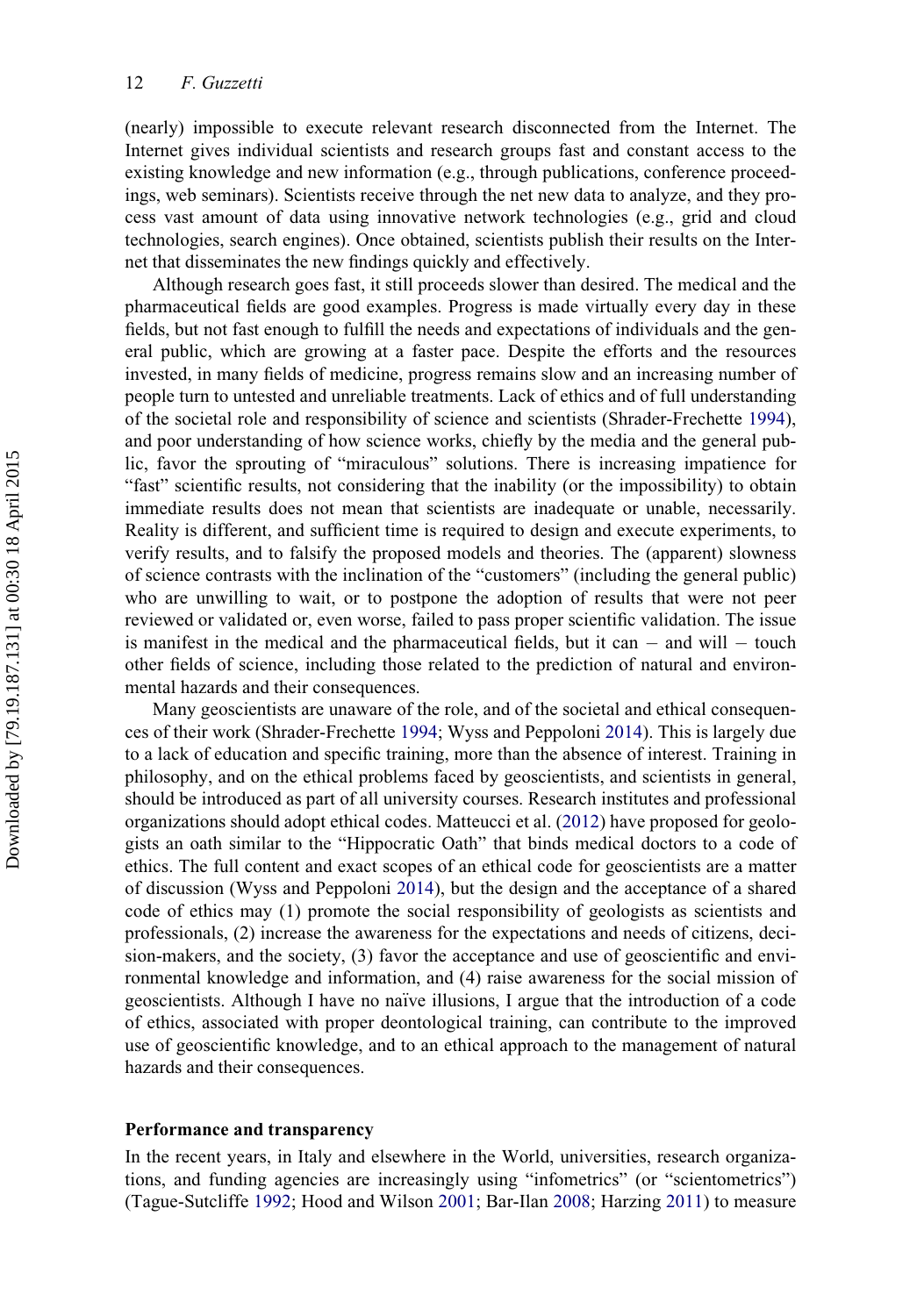and rank the performances of individual scientists. I am not against the use of metrics to evaluate performances, including the performances of scientists, groups, and research organizations. However, I maintain that (1) it is illusory to use solely infometrics/scientometrics for the evaluation of scientists, and (2) scientists should be told beforehand what are the rules and metrics used to evaluate their performances. The latter has not occurred in Italy.

It is worth asking why these numerical "metrics" were introduced, and are now used (and abused). They were introduced in an attempt to measure and rank "objectively" the performances, first of scientific journals and next of individual scientists and research organizations. But why was this needed? It became necessary (or deemed necessary) when older evaluation and ranking methods based chiefly on the subjective judgment of peers failed to work. I argue that the failure was largely a result of a lack of ethics among the peers, and not an inherent flaw in the evaluation system. Scientists started to judge and rank their peers partially, with a more benevolent eye toward their academic friends, and a more critical eye for their academic opponents. Partiality and unfair judgment resulted in a loss of credibility in the evaluation system. I argue that the attempt to solving the problem of a reduced credibility by introducing "objective" metrics does not solve the problem. Quite the opposite, as it can foster the growth of lobbies and pressure groups that attempt to bend the system to their benefit. Also, no one that knows how research works can argue that a single metrics, or even a collection of metrics, can capture all the multifaceted aspects of the performance of a scientist, or of a research institute or organization.

What we need to judge science and rank scientists are authoritative, experienced, and independent reviewers, and a more transparent evaluation system. Transparency is a key, but it is difficult to implement. A number of international journals, including most of the journals of the EGU are adopting an "open discussion" system that allows reviewers and other peers to comment publicly on papers before they are published in the journals. The system is far from perfection, but it contributes to fair reviews and to the quality of the publications and the peer review system. I maintain that funding organizations should also embrace transparency in their evaluations. The evaluation system adopted by the European Commission does not shine for transparency, and some of the evaluators have never coordinated a European project. One wonders how these referees can properly judge the proposals they are asked to evaluate.

# Concluding remarks

Like other natural hazards, landslides are difficult to predict. The difficulty arises from the poor understanding of the phenomena that control landslides, and from the inherent low predictability of landslides, a result of their complexity and chaotic nature (Turcotte et al. [2002\)](#page-18-15). However, low predictability is different from unpredictability (Stein and Stein [2014\)](#page-18-2), and efforts should be made to improve our ability to forecast landslides and their consequences. Low predictability results in large uncertainties in the forecasts, and new efforts are needed to determine and to communicate the uncertainties. I argue that the latter is an ethical responsibility of scientists.

Attempting to predict landslides is a problem of scientific interest and of societal relevance, particularly in Italy where landslides are widespread (Trigila, Iadanza, and Spizzichino [2010](#page-18-9)) and pose a severe threat (Guzzetti et al. [2007](#page-16-12); Salvati et al. [2010\)](#page-17-0). Scientists experimenting landslide forecasting are exposed to issues inherent to the complex interactions between science, politics, and the society. A first problem consists in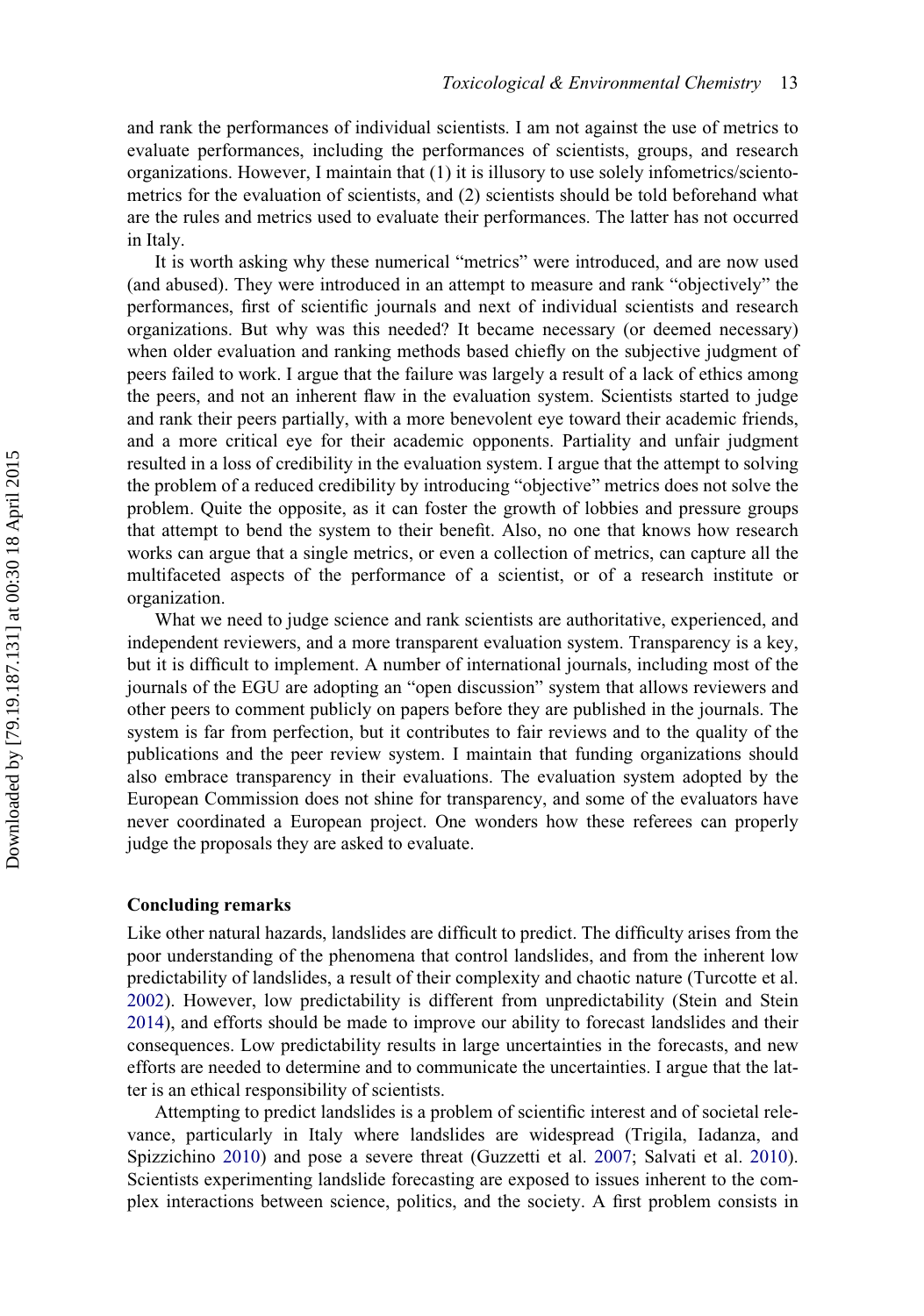deciding who is authoritative (influential, reliable, trustworthy), and who is not (noninfluential, unreliable, untrustworthy). The difficultly is in the fact that even an excellent track record is no guarantee of the future performances of a forecaster. A second problem is the increasing subordination of science to politics and decision-making. For multiple reasons, scientists are turning into "advisors" or "consultants" to decision-makers, often without a complete understanding of their societal and ethical responsibility. A third problem lays in the way science is organized, executed, and funded, based on apparently objective criteria and metrics, and considering the scientific endeavor as any other human venture. The pressure to obtain quick results of immediate application has increased the tendency to produce results which are minor, marginal, repetitive, and of limited general interest. A related problem is a tendency to ignore or to hide critical issues and limitations of the results obtained.

I argue that the consequences of these problems are serious, and have not been considered sufficiently. Finding a solution to these problems in not trivial, and requires the collaboration of all the parties involved. Training on ethics in scientific research (Shrader-Frechette [1994](#page-17-22); Wyss and Peppoloni [2014\)](#page-18-13), the adoption of research and professional ethical codes (Matteucci et al. [2012\)](#page-17-23), and more transparent evaluation and review systems, may contribute to solve  $\sim$  or at least to face  $\sim$  the problems. Further research on these and related issues is needed.

#### Acknowledgments

I would like to acknowledge Stefano Tibaldi for inviting me to the Forum on Scienza, Responsabilità e Governo — conoscere, decidere e comunicare nella società del rischio held on 12 June 2013 at the Accademia delle Scienze di Bologna, Italy; Giancarlo Naldi for giving me the opportunity to contribute to the October 2013 issue of Ecoscienza, where a shorter version of this paper was published; and Francesco Dondi and Hartmut Frank for allowing me to contribute to this thematic issue of Toxicological and Environmental Chemistry. The comments and insights of two anonymous reviewers helped improving the manuscript, considerably.

#### Disclosure statement

No potential conflict of interest was reported by the author.

# ORCID

Fausto Guzzetti  $\blacksquare$  <http://orcid.org/0000-0003-4950-6056>

#### References

- <span id="page-15-2"></span>Alvioli, Massimiliano, Fausto Guzzetti, and Mauro Rossi. 2014. "Scaling Properties of Rainfall Induced Landslides Predicted by a Physically Based Model." Geomorphology 213: 38-47. doi:[10.1016/j.geomorph.2013.12.039.](http://dx.doi.org/10.1016/j.geomorph.2013.12.039)
- <span id="page-15-3"></span>ANCE-CRESME. 2012. Lo stato del territorio italiano. [In Italian.] Rome: ANCE-CRESME.
- <span id="page-15-0"></span>Bak, P., C. Tang, and K. Wiesenfeld. 1987. "Self-organized Criticality: An Explanation of 1/f Noise." Physical Review Letters 59 (4): 381-384.
- <span id="page-15-1"></span>Bak, P., C. Tang, and K. Wiesenfeld. 1988. "Self-organized Criticality." Physical Review A 38 (1):  $364 - 374.$
- <span id="page-15-4"></span>Bar-Ilan, J. 2008. "Informetrics at the Beginning of the 21st Century  $-$  a Review." Journal of Infor-metrics 2 (1): 1-52. doi:[10.1016/j.joi.2007.11.001.](http://dx.doi.org/10.1016/j.joi.2007.11.001)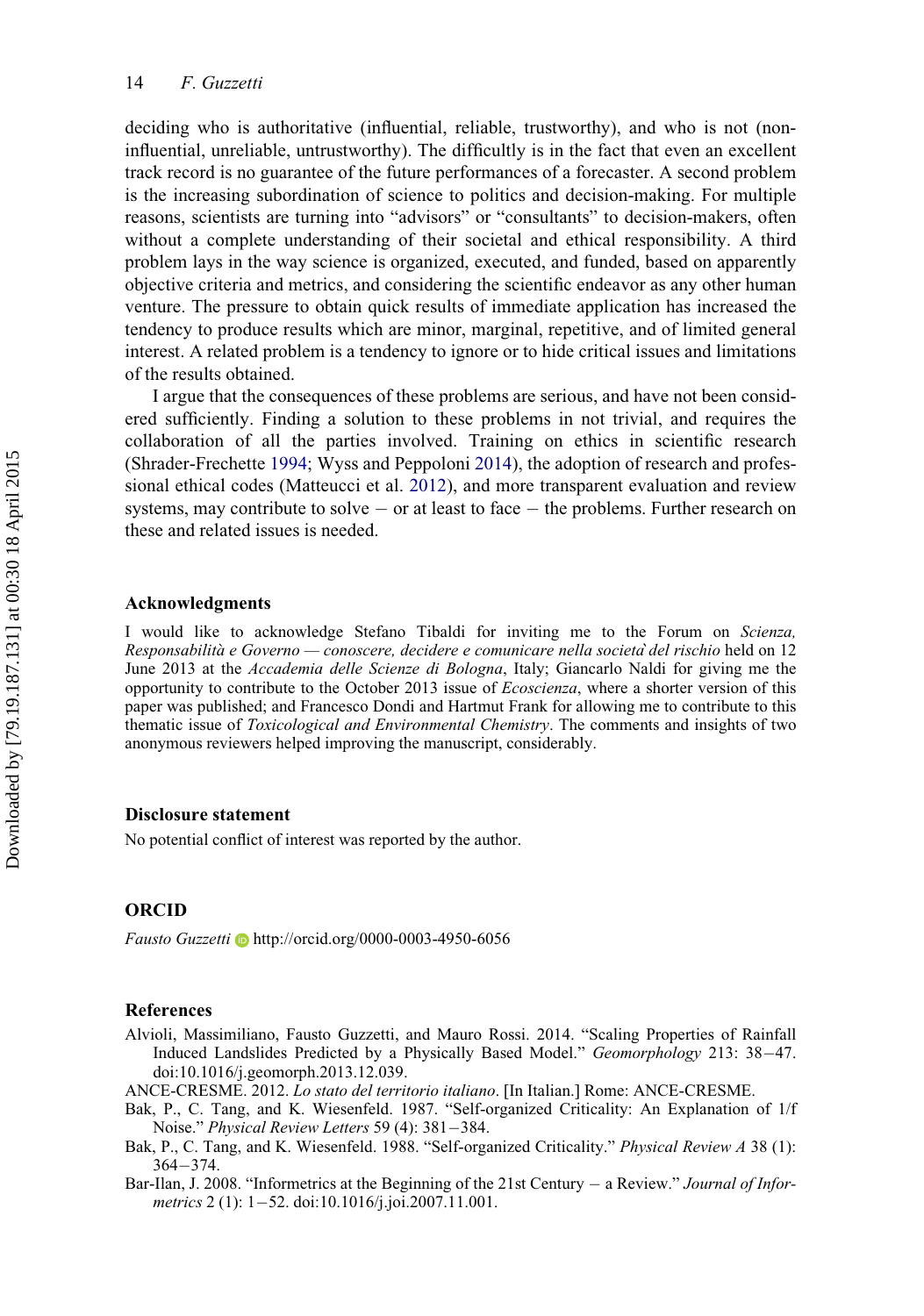- <span id="page-16-18"></span>Benchekroun, T.H., and S. Pierlot. 2011. "Whistleblowers: An Essential Resource for the Sustainable Prevention of Risks in Sociotechnical Systems." Work 41 (Suppl 1):  $3051-3061$ . doi:[10.3233/WOR-2012-0563-3051.](http://dx.doi.org/10.3233/WOR-2012-0563-3051)
- <span id="page-16-17"></span>Bilotta, G.S., A.M. Milner, and I. Boyd. 2014. "On the Use of Systematic Reviews to Inform Envi-ronmental Policies." Environmental Science Policy 42: 67-77. doi[:10.1016/j.](http://dx.doi.org/10.1016/j.envsci.2014.05.010) [envsci.2014.05.010.](http://dx.doi.org/10.1016/j.envsci.2014.05.010)
- <span id="page-16-9"></span>Blöschl, Gunther, and Alberto Montanari. 2010. "Climate Change Impacts  $-$  Throwing the Dice?" Hydrological Processes 24, 374381. doi[:10.1002/hyp.7574.](http://dx.doi.org/10.1002/hyp.7574)
- <span id="page-16-8"></span>Brunetti, M.T., F. Guzzetti, M. Cardinali, F. Fiorucci, M. Santangelo, P. Mancinelli, G. Komatsu, and L. Borselli. 2014. "Analysis of a New Geomorphological Inventory of Landslides in Valles Marineris, Mars." Earth and Planetary Science Letters 405: 156-168. doi[:10.1016/j.](http://dx.doi.org/10.1016/j.epsl.2014.08.025) [epsl.2014.08.025.](http://dx.doi.org/10.1016/j.epsl.2014.08.025)
- <span id="page-16-6"></span>Brunetti, M.T., F. Guzzetti, and M. Rossi. 2009. "Probability Distributions of Landslide Volumes." Nonlinear Processes in Geophysics 16: 179-188. doi:[10.5194/npg-16-179-2009.](http://dx.doi.org/10.5194/npg-16-179-2009)
- <span id="page-16-16"></span>Bush, Venner. 1945. Science, the Endless Frontier: A Report to the President on a Program for Postwar Scientific Research. Washington, DC: National Science Foundation.
- <span id="page-16-19"></span>Council of the European Union. 2013. Council Decision of 3 December 2013 Establishing the Specific Programme Implementing Horizon 2020 the Framework Programme for Research and Innovation (2014–2020) and Repealing Decisions 2006/971/EC, 2006/972/EC, 2006/973/EC, 2006/974/EC and 2006/975/EC. [http://ec.europa.eu/research/participants/data/ref/h2020/legal\\_](http://ec.europa.eu/research/participants/data/ref/h2020/legal_basis/sp/h2020-sp_en.pdf) [basis/sp/h2020-sp\\_en.pdf](http://ec.europa.eu/research/participants/data/ref/h2020/legal_basis/sp/h2020-sp_en.pdf).
- <span id="page-16-4"></span>Cruden, D.M., and D.J. Varnes. 1996. "Landslide Types and Processes." In Landslides, Investigation and Mitigation, edited by A.K. Turner and R.L. Schuster,  $36-75$ , Washington, DC: Transportation Research Board.
- <span id="page-16-15"></span>D'Agostini Giulio. 2011. "Probably a Discovery: Bad Mathematics Means Rough Scientific Communication." ArXivorg preprint, arXiv:1112.3620, 21 p.
- <span id="page-16-13"></span>Dondi, F., and F. Moser. 2014. "University and the Risk Society." Toxicological and Environmental Chemistry. doi: [10.1080/02772248.2014.968160](http://dx.doi.org/10.1080/02772248.2014.968160)
- <span id="page-16-20"></span>Errami, M., and H.R. Garner. 2008. "A Tale of Two Citations." Nature 451 (7177): 397-399. doi:[10.1038/451397a.](http://dx.doi.org/10.1038/451397a)
- <span id="page-16-14"></span><span id="page-16-10"></span>Fenton, N. 2011. "Improve Statistics in Court." Nature 479: 36-37.
- Guangmeng, G., and Y. Jie. 2013. "Three Attempts of Earthquake Prediction with Satellite Cloud Images." Natural Hazards and Earth System Sciences 13 (1): 91-95. doi[:10.5194/nhess-13-91-](http://dx.doi.org/10.5194/nhess-13-91-2013) [2013.](http://dx.doi.org/10.5194/nhess-13-91-2013)
- <span id="page-16-0"></span>Guzzetti, Fausto. 2000. "Landslide Fatalities and the Evaluation of Landslide Risk in Italy." Engineering Geology 58 (2): 89-107.
- <span id="page-16-3"></span>Guzzetti, Fausto. 2013. "Il dovere di comunicare l'incertezza delle previsioni." [In Italian.] Ecoscienza 4: 26-27.
- <span id="page-16-7"></span>Guzzetti, F., F. Ardizzone, M. Cardinali, M. Rossi, and D. Valigi. 2009. "Landslide Volumes and Landslide Mobilization Rates in Umbria, Central Italy." Earth and Planetary Science Letters 279 (3-4): 222-229. doi[:10.1016/j.epsl.2009.01.005.](http://dx.doi.org/10.1016/j.epsl.2009.01.005)
- <span id="page-16-11"></span>Guzzetti, F., G.B. Crosta, R. Detti, and F. Agliardi. 2002. "STONE: A Computer Program for the Three-Dimensional Simulation of Rock-Falls." Computers and Geosciences 28: 1079–1093.
- <span id="page-16-5"></span>Guzzetti, F., A.C. Mondini, M. Cardinali, F. Fiorucci, M. Santangelo, and K.-T. Chang. 2012. "Landslide Inventory Maps: New Tools for an Old Problem." Earth-Science Reviews 112  $(1-2)$ : 42-66. doi:[10.1016/j.earscirev.2012.02.001.](http://dx.doi.org/10.1016/j.earscirev.2012.02.001)
- <span id="page-16-12"></span>Guzzetti, F., S. Peruccacci, M. Rossi, and C. P. Stark. 2007. "Rainfall Thresholds for the Initiation of Landslides in Central and Southern Europe." Meteorology and Atmospheric Physics 98 (3): 239-267.
- <span id="page-16-21"></span>Guzzetti, F., C.P. Stark, and P. Salvati. 2005. "Evaluation of Flood and Landslide Risk to the Population of Italy." Environmental Management 36 (1): 15-36.
- <span id="page-16-1"></span>Guzzetti, F, and G. Tonelli. 2004. "Information System on Hydrological and Geomorphological Catastrophes in Italy (SICI): A Tool for Managing Landslide and Flood Hazards." Natural Hazards and Earth System Sciences 4: 213–232.
- <span id="page-16-2"></span>Guzzetti, F., R. Zoboli, P. Salvati, C. Bianchi, and M. Mazzanti. 2014. "Quanto sono costate e quanto costano le calamità idrogeologiche in Italia?"[In Italian.] Proceedings XIII Giornata Mondiale dell'Acqua, Accademia Nazionale dei Lincei, Rome, 22 March 2013, Atti dei Convegni Lincei, Vol. 283, 13-31.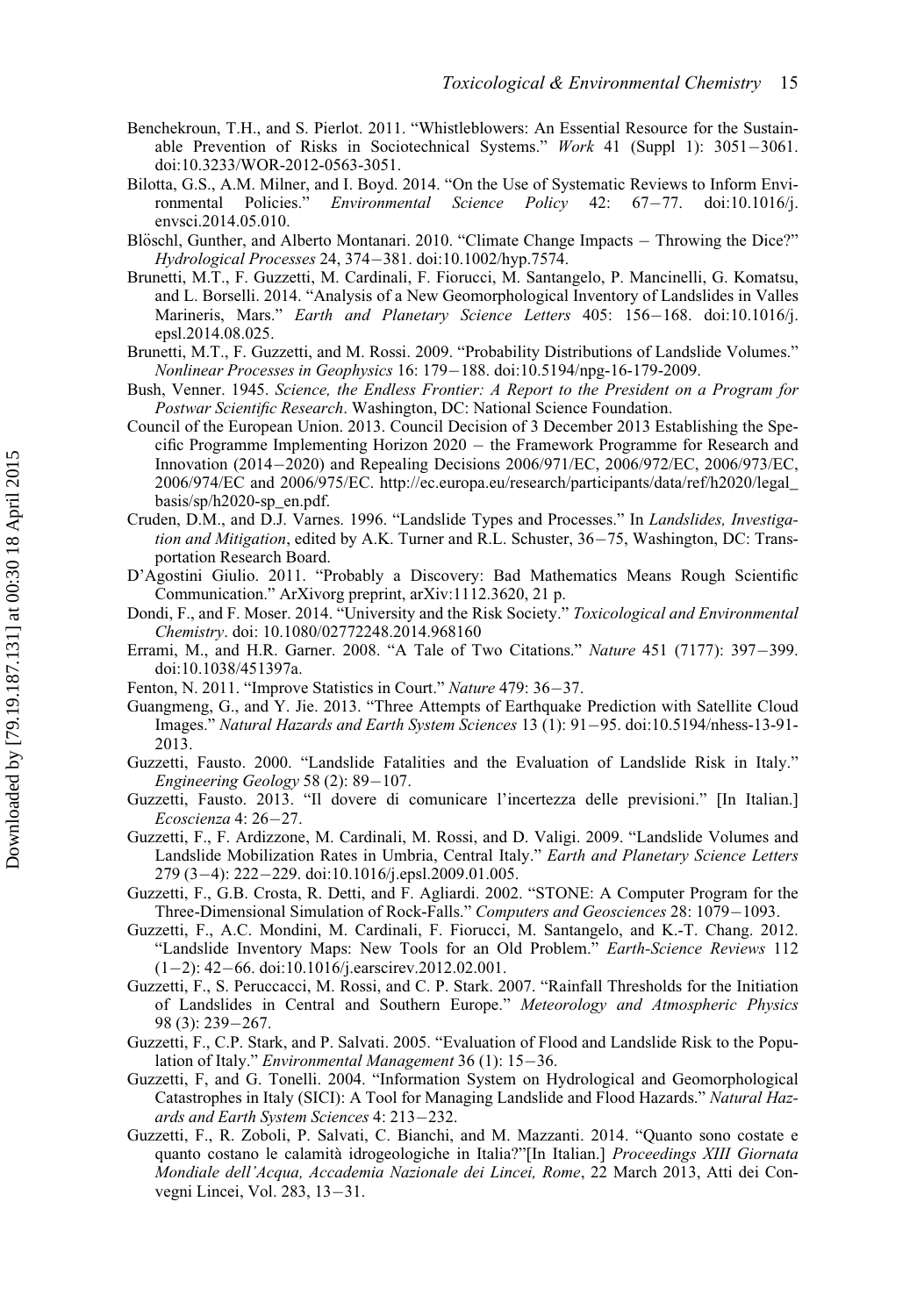- 16 F. Guzzetti
- <span id="page-17-3"></span>Haflidason, H., H.P. Sejrup, A. Nygård, J. Mienert, P. Bryn, R. Lien, C.F. Forsberg, K. Berg, and D. Masson. 2004. "The Storegga Slide: Architecture, Geometry and Slide Development." Marine Geology 213 (1-4): 201-234. doi: [10.1016/j.margeo.2004.10.007.](http://dx.doi.org/10.1016/j.margeo.2004.10.007)
- <span id="page-17-16"></span>Harrison, R.G., K.L. Aplin, and M.J. Rycroft. 2014. "Brief Communication: Earthquake-Cloud Coupling Through the Global Atmospheric Electric Circuit." Natural Hazards and Earth Sys-tem Sciences 14 (4): 773-777. doi[:10.5194/nhess-14-773-2014.](http://dx.doi.org/10.5194/nhess-14-773-2014)
- <span id="page-17-25"></span>Harzing, Anne-Wil. 2011. The Publish or Perish Book. Melbourne: Tarma Software Research Pty Ltd.
- <span id="page-17-13"></span>Hoek, Evert, and John Bray. 1977. Rock Slope Engineering. 1st ed. London: Institute of Mining and Metallurgy.
- <span id="page-17-24"></span>Hood, William W., and Concepcion S. Wilson. 2001. "The Literature of Bibliometrics, Scientometrics, and Informetrics." Scientometrics 52 (2): 291-314.
- <span id="page-17-2"></span>Hungr, O., S. Leroueil, and L. Picarelli. 2013. "The Varnes Classification of Landslide Types, an Update." Landslides 11 (2): 167-194. doi:[10.1007/s10346-013-0436-y.](http://dx.doi.org/10.1007/s10346-013-0436-y)
- <span id="page-17-12"></span>Janbu, N. 1954. "Application of Composite Slide Circles for Stability Analysis." Proceedings European Conference on Stability of Earth Slopes 3: 43-49.
- <span id="page-17-17"></span>Leutbecher, M., and T.N. Palmer. 2008. "Ensemble Forecasting." Journal of Computational Physics 227 (7): 3515-3539. doi:[10.1016/j.jcp.2007.02.014.](http://dx.doi.org/10.1016/j.jcp.2007.02.014)
- <span id="page-17-4"></span>Lucchitta, Baerbel K. 1978. "A Large Landslide on Mars." Geological Society of America Bulletin 89: 1601-1609.
- <span id="page-17-5"></span>Lucchitta, Baerbel K. 1981. "Mars and Earth: Comparison of Cold-Climate Features." Icarus 45  $(2): 264 - 303.$
- <span id="page-17-23"></span>Matteucci, R., G. Gosso, S. Peppoloni, S. Piacente, and J. Wasowski. 2012. "A Hippocratic Oath for Geologists?" Annals of Geophysics 55 (3): 365-369. doi[:10.4401/ag-5650.](http://dx.doi.org/10.4401/ag-5650)
- <span id="page-17-6"></span>McEwen, Alfred S. 1989. "Mobility of Large Rock Avalanches: Evidence from Valles Marineris, Mars." Geology 17: 1111–1114. doi:[10.1130/0091-7613.](http://dx.doi.org/10.1130/0091-7613)
- <span id="page-17-15"></span>Mergili, M., I. Marchesini, M. Alvioli, M. Metz, B. Schneider-Muntau, M. Rossi, and F. Guzzetti. 2014. "A Strategy for GIS-Based 3-D Slope Stability Modelling Over Large Areas." Geoscien-tific Model Development 7 (6): 2969-2982, doi[:10.5194/gmd-7-2969-2014.](http://dx.doi.org/10.5194/gmd-7-2969-2014)
- <span id="page-17-19"></span><span id="page-17-11"></span>Nosengo, Nicola. 2012. "On the Fault Line." Nature 492: 342-343.
- Nursey-Bray, M.J., J. Vince, M. Scott, M. Haward, K. O'Toole, T. Smith, N. Harvey, and B. Clarke. 2014. "Science into Policy? Discourse, Coastal Management and Knowledge." Environmental Science Policy 38: 107-119. doi[:10.1016/j.envsci.2013.10.010.](http://dx.doi.org/10.1016/j.envsci.2013.10.010)
- <span id="page-17-20"></span>Picarelli, Luciano. 2009. "Understanding to Predict." In Landslides-Disaster Risk Reduction, edited by Kioji Sassa and Paolo Canuti, 63-88. Heidelberg: Springer-Verlag Berlin.
- <span id="page-17-18"></span>Pozzati, Piero. 2004. "Il Convenzionalismo nel Calcolo Strutturale Sismico." [In Italian.] Inarcos  $1 - 5$ .
- <span id="page-17-9"></span>Prigogine, I. 1996. The End of Certainty: Time, Chaos and the New Laws of Nature. New York: The Free Press.
- <span id="page-17-8"></span>Prigogine, I., and I. Stengers. 1979. La nouvelle alliance, mètamorphose de la science. [In French.] Paris: Gallimard.
- <span id="page-17-7"></span>Quantin, C., P. Allemand, N. Mangold, and C. Delacourt. 2004. "Ages of Valles Marineris (Mars) Landslides and Implications for Canyon History." Icarus 172: 555-572. doi:[10.1016/j.](http://dx.doi.org/10.1016/j.icarus.2004.06.013) [icarus.2004.06.013.](http://dx.doi.org/10.1016/j.icarus.2004.06.013)
- <span id="page-17-14"></span>Raia, S., M. Alvioli, M. Rossi, R.L. Baum, J.W. Godt, and F. Guzzetti. 2014. "Improving Predictive Power of Physically Based Rainfall-Induced Shallow Landslide Models: A Probabilistic Approach." Geoscientific Model Development 7 (2): 495-514. doi[:10.5194/gmd-7-495-2014.](http://dx.doi.org/10.5194/gmd-7-495-2014)
- <span id="page-17-21"></span>Rees, Martin. 2014. "A Longitude Prize for the Twenty-First Century." Nature 509: 401.
- <span id="page-17-10"></span>Rundle, J.B., D.L. Turcotte, and W. Klein, eds. 1996. Reduction and Predictability of Natural Disasters. Santa Fe Institute Studies in the Sciences of Complexity. Reading, PA: Addison Wesley Longman.
- <span id="page-17-1"></span>Salvati, P., C. Bianchi, F. Fiorucci, P. Giostrella, I. Marchesini, and F. Guzzetti. 2014. "Perception of Flood and Landslide Risk in Italy: A Preliminary Analysis." Natural Hazards and Earth Sys-tem Sciences Discussion 2 (5): 3465-3497. doi[:10.5194/nhessd-2-3465-2014.](http://dx.doi.org/10.5194/nhessd-2-3465-2014)
- <span id="page-17-0"></span>Salvati, P., C. Bianchi, M. Rossi, and F. Guzzetti. 2010. "Societal Landslide and Flood Risk in Italy." Natural Hazards and Earth System Sciences 10: 465-483.
- <span id="page-17-22"></span>Shrader-Frechette, K. 1994. Ethics in Scientific Research. Boston, MA: Rowman & Littlefield Publishers.